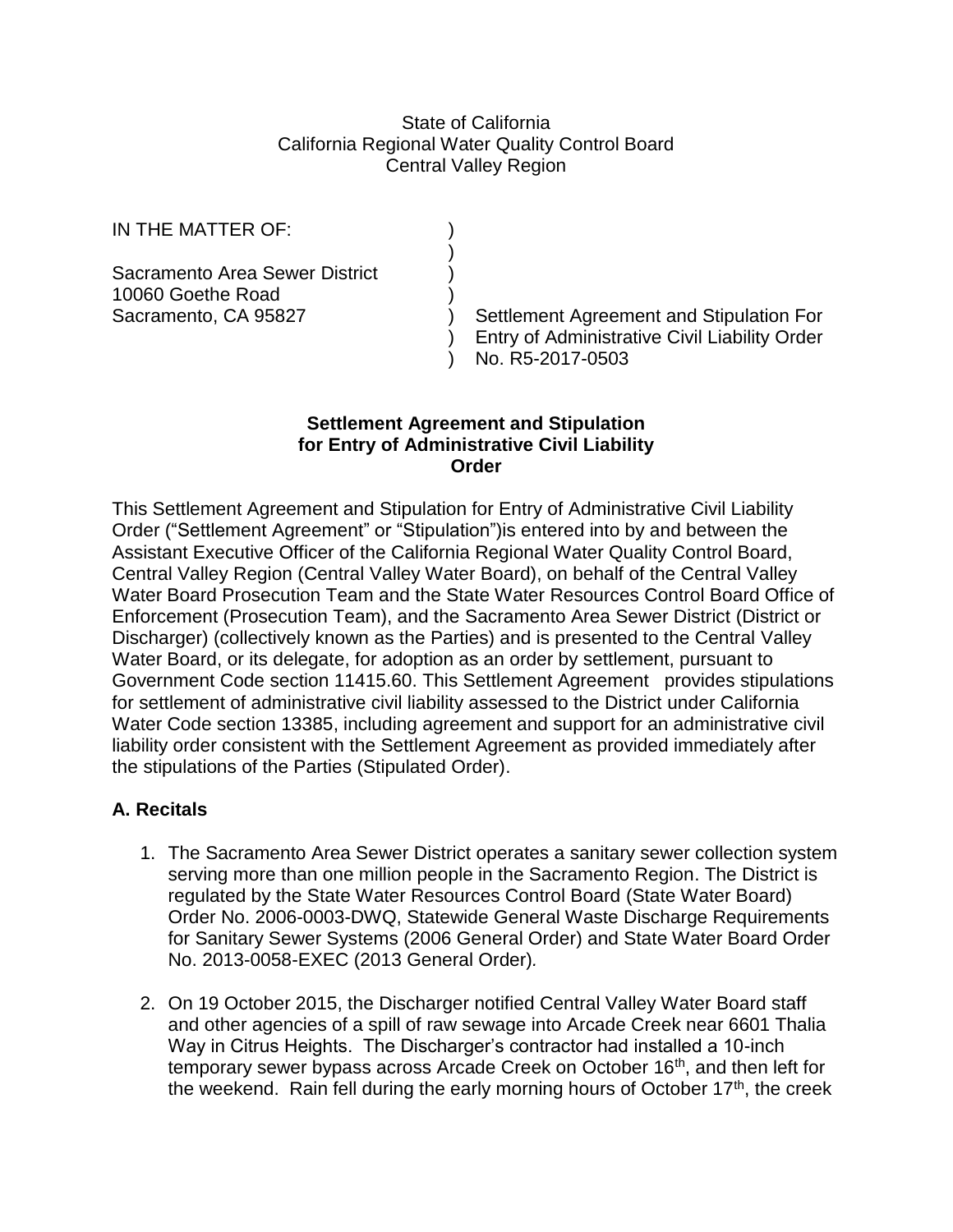flow increased, and a joint in the pipe separated, spilling sewage into the creek. No one inspected the sewer bypass or noticed the spill until the contractor returned to work at 7:00 am on October 19<sup>th</sup>.

- 3. The Discharger submitted a 1 December 2015 report describing the spill and its response. In summary, the Discharger assumed that the spill began at 5:00 am on October  $17<sup>th</sup>$  and ended at 7:10 am on October 19<sup>th</sup>. The Discharger estimated that 188,125 gallons of raw sewage flowed into Arcade Creek. A temporary downstream dam was constructed at 12:40 pm on October 19<sup>th</sup>, and a temporary upstream dam was constructed at on October 20<sup>th</sup>. The Discharger's work logs show that it finished pumping the sewage from Arcade Creek at 1:30 pm on October 23nd, and the Discharger states that the 188,125 gallon spill was recovered. However, Central Valley Water Board staff maintains that full recovery of an entire spill volume within the creek would be infeasible three days after the spill occurred given that rain fell and the creek flow increased during this time of the spill.
- 4. The District has taken further actions to prevent such spills in the future, including requiring contractors to inspect bypass pipes more frequently, both during dry weather and wet weather. District staff also inspects bypass pipes more frequently.
- 5. In addition to the above spill, although the Discharger has made continual progress in reducing the number of spills, the Discharger has a history of intermittent sanitary sewer overflows to surface waters. Between 1 March 2012 and 1 October 2016, the Discharger has reported that the sanitary sewer overflows were due to operational and structural failures, including root intrusion, grease deposition, and presence of debris. As listed on Attachment A of this Agreement, not counting the October 17-19, 2015 spill, a total of 79 spills occurred over 122 days, with a volume discharged of 300,236 gallons discharged to surface water.
- 6. Water Code section 13385 provides that any person who violates the General Permit or a requirement of Clean Water Act section 301 may be subject to administrative civil liability of up to \$10,000 for each day the violation occurs, and up to \$10 per gallon of waste discharged but not cleaned up over 1,000 gallons. The Prosecution Team's pursuit of Administrative Civil liability is based on its conclusion that the Discharger violated the General Order and the federal Clean Water Act by discharging wastes into waters of the United States.
- 7. The State Water Board adopted Resolution No. 2009-0083, thereby adopting the Water Quality Enforcement Policy (Enforcement Policy), which became effective on May 20, 2010 after being approved by the Office of Administrative Law. The Enforcement Policy establishes a methodology for assessing administrative civil liability that addresses factors outlined in Water Code section 13385(e), which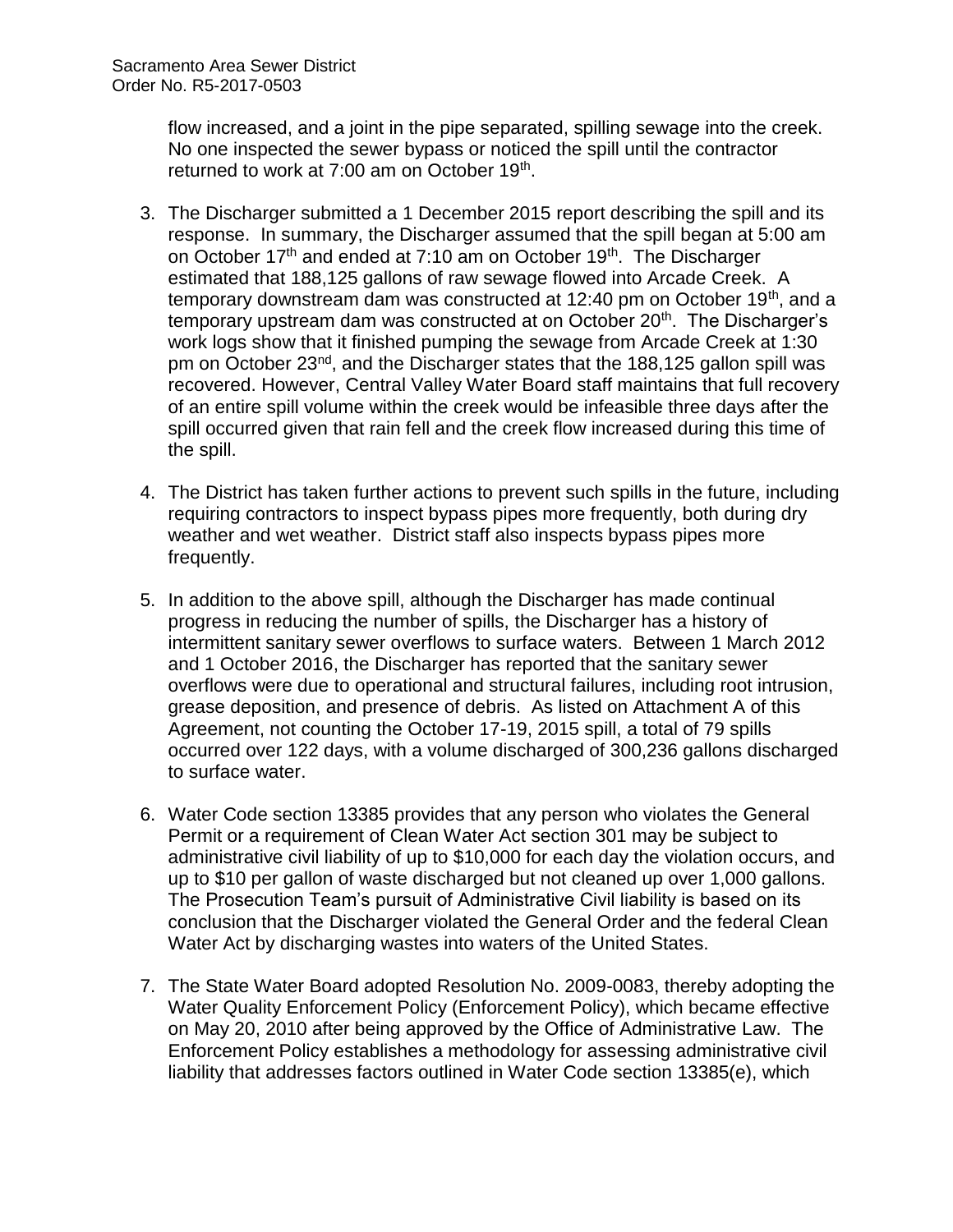water boards are required to consider when imposing civil liability pursuant to section 13385.

- 8. The Parties have engaged in settlement negotiations and agree to settle the matter without administrative or civil litigation by presenting this Stipulation to the Central Valley Water Board for adoption as an order pursuant to government Code section 11415.60. To resolve by consent and without further administrative proceedings the alleged violation of Water Code Section 13385 as set forth herein in Attachment A, the Parties have agreed to the imposition of **TWO HUNDRED TWENTY-THREE THOUSAND FIVE HUNDRED AND THIRTY-NINE DOLLARS (\$223,539.00)** in administrative liability against the District. The District shall pay this amount in the manner described in Stipulation 2, no later than 30 days following the Central Valley Water Board's adoption of this Order.
- 9. During the settlement discussions between the Parties, the Parties discussed the application of the Enforcement Policy, including adjustments to factors regarding the District's culpability and cooperation. The Prosecution Team presented its analysis of the information and the application of the Enforcement Policy. The Prosecution team acknowledges the Discharger has a robust spill notification and response program. Attachments A and B were prepared by the Prosecution Team. Although the Parties do not agree on each of the statements in Attachment B, the Parties agreed upon and accepted the application of the factors as expressed in Attachment B, the penalty methodology, for purposes of this Settlement Agreement.
- 10. The Prosecution Team finds that the resolution of the alleged violation is fair, reasonable, and fulfills its enforcement objectives, that no further action is warranted concerning the alleged violation described above and in Attachments A and B, except as provided in the Stipulation, and that this Stipulation is in the best interest of the public.

# **B. STIPULATIONS**

The Parties stipulate to the following:

- 1. **Jurisdiction**: The Parties agree that the Central Valley Water Board has subject matter jurisdiction over the violation described herein and personal jurisdiction over the Parties to this Settlement Agreement.
- 2. **Administrative Civil Liability**: The Discharger hereby agrees to the imposition of **TWO HUNDRED TWENTY-THREE THOUSAND FIVE HUNDRED AND THIRTY-NINE DOLLARS (\$223,539.00)** by the Central Valley Water Board to resolve the alleged Water Code violations in the following manner:
	- a. Within 30 days of adoption of the Stipulated Order, the Discharger shall remit **ONE HUNDRED ELEVEN THOUSAND SEVEN HUNDRED SIXTY-**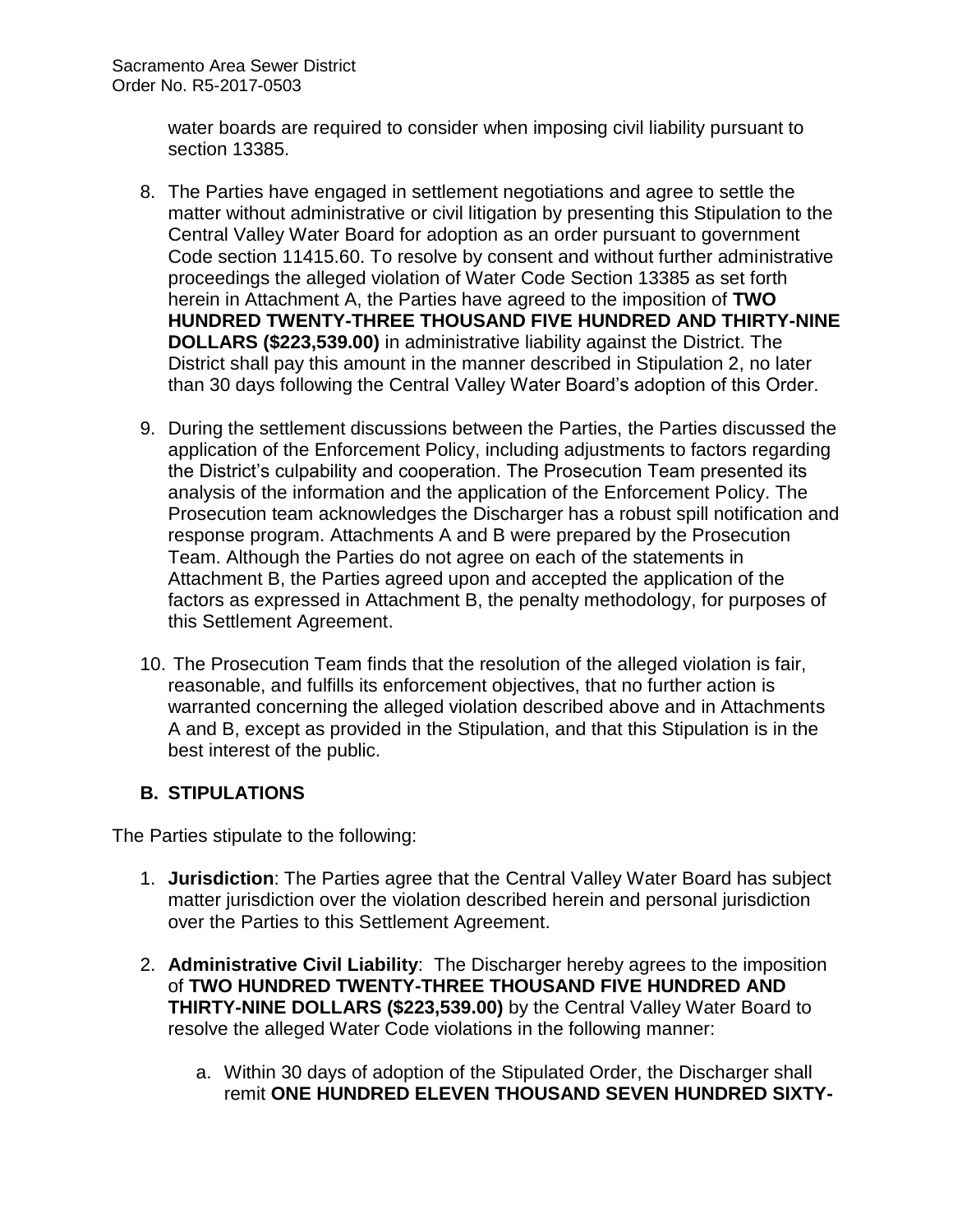**NINE DOLLARS AND FIFTY CENTS (\$111,769.50)** in the form of a check made payable to the "*State Water Resources Control Board Cleanup and Abatement Account"*. The Discharger shall indicate on the check "*ACL Order No. R5-2017-0503"* and send it to the following address: State Water Resources Control Board; Division of Administrative Services, ATTN: ACL Payment; P.O. Box 1888; Sacramento, California 95812-1888. A copy of the check shall be transmitted electronically to Wendy Wyels at [Wendy.Wyels@waterboards.ca.gov.](mailto:Wendy.Wyels@waterboards.ca.gov)

- b. The remaining **ONE HUNDRED ELEVEN THOUSAND SEVEN HUNDRED SIXTY-NINE DOLLARS AND FIFTY CENTS (\$111,769.50)** of this administrative civil liability shall be suspended pending completion of a supplemental environmental project as set forth in Attachment C, which is incorporated herein by reference. The suspended liability will become due and payable if the initial required monetary assessment (\$111,769.50) is not paid within the required 30 days.
- 3. **Supplemental Environmental Project (SEP) Description.** The Discharger, following consultation with Central Valley Water Board staff, has proposed the "*Fruitridge Road and Stockton Boulevard PCE Plume, Public Water Connection and Well Abandonment*" SEP. The project consists of connecting private residences that are within the general vicinity of the intersection of Fruitridge Road and Stockton Boulevard, and that are currently dependent on contaminated (as defined herein) private domestic wells for drinking water and in-home use, to a public water supply. A well will be considered "contaminated" for purposes of the Settlement Agreement and SEP if the PCE concentration is greater than 5 parts per billion (ppb). While most residences in the area have previously been connected to public water, an unknown number are still reliant on private domestic wells for their water supply. If connecting the residences to public water does not exhaust SEP funding, remaining funds within the SEP maximum will be used to abandon contaminated domestic wells whose owner has been converted to a public system. The priority for abandonment will be based on measured PCE concentration; location and depth of the well; and the extent to which sources of PCE in the area have impacted multiple private domestic wells. However, abandonment will occur only if the landowner agrees to the abandonment. The SEP, the Discharger's agreement to conduct the SEP, and any action pursuant to the SEP, are subject to Stipulation 13.
- 4. **Discharger Agrees to Implement Project.** The Discharger represents that: 1) it will spend the SEP amount as described in this Settlement Agreement; 2) it will provide a certified, written report to the Regional Water Board consistent with the terms of this Settlement Agreement detailing the implementation of the SEP, and 3) within 30 days of the completion of the SEP, it will provide written certification, under penalty of perjury of the laws of the state, that the Discharger followed all applicable environmental laws and regulations in the implementation of the SEP, including but not limited to the California Environmental Quality Act (CEQA), the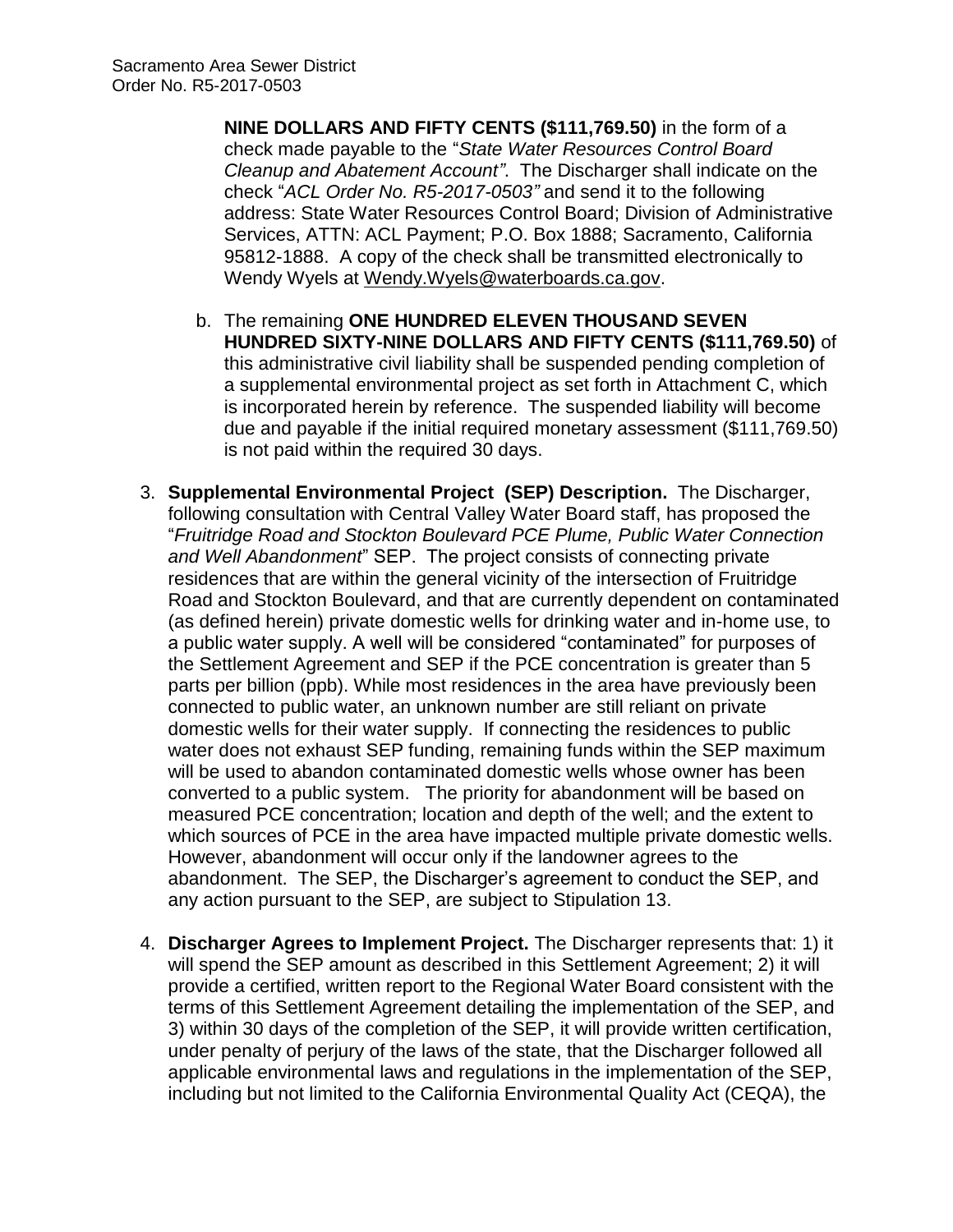federal Clean Water Act and the Porter-Cologne Act. The Discharger agrees that the Central Valley Water Board has the right to require an audit of the funds expended to implement the SEP.

- 5. **Progress Reports and Inspection Authority.** The Discharger shall provide reports of progress to the Central Valley Water Board as described in Attachment C. The Discharger shall permit inspection of the SEP Project by the Board staff at any reasonable time during normal business hours without notice.
- 6. **Certification of Performance of Work**: On or before **1 March 2018,** the Discharger shall submit a report, submitted under penalty of perjury of the laws of the state, stating that the SEP has been completed in accordance with the terms of this Settlement Agreement. Such documentation may include photographs, invoices, receipts, certifications, and other materials reasonably necessary for the Central Valley Water Board to evaluate the completion of the SEP and the costs incurred by the Discharger.
- 7. **Extension**: The Assistant Executive Officer may extend the deadlines contained in the SEP if the Discharger demonstrates that unforeseeable circumstances have created delays, provided that the Discharger continues to undertake all appropriate measures to meet the deadlines and makes the extension request in advance of the expiration of the deadline. The Discharger shall make any deadline extension request in writing at least 30-days prior to the deadline. Any request for an extension not responded to in writing by the Board shall be deemed denied. The Discharger must obtain explicit approval from the Assistant Executive Officer for any significant departures from the project described in Attachment C. Failure to obtain written approval for any significant departures will result in the assessment of the actual cost difference between the portion of the project completed in conformity with the SEP described in Attachment C and the total amount of the suspended penalty.
- 8. **Regional Board Acceptance of Completed SEP**: Upon the Discharger's satisfaction of its obligations under this Settlement Agreement, the completion of the SEP and any audits, the Assistant Executive Officer shall issue a letter stating that all obligations under the Settlement Agreement and Stipulated Order have been completed. The issuance of this letter shall terminate any further obligations of the Discharger and/or the Implementing Party under this Settlement Agreement and the Stipulated Order and permanently suspend the remaining penalty amount.
- 9. **Failure to Expend SEP Suspended Liability Funds on SEP**: In the event that the Discharger is not able to demonstrate to the reasonable satisfaction of the Central Valley Water Board staff that it has spent the entire SEP Amount (i.e., \$111,769.50) for the completed SEP, then within 30 days of notification by Board staff, the Discharger shall pay the difference between the Suspended Administrative Civil Liability and the amount that the Discharger can demonstrate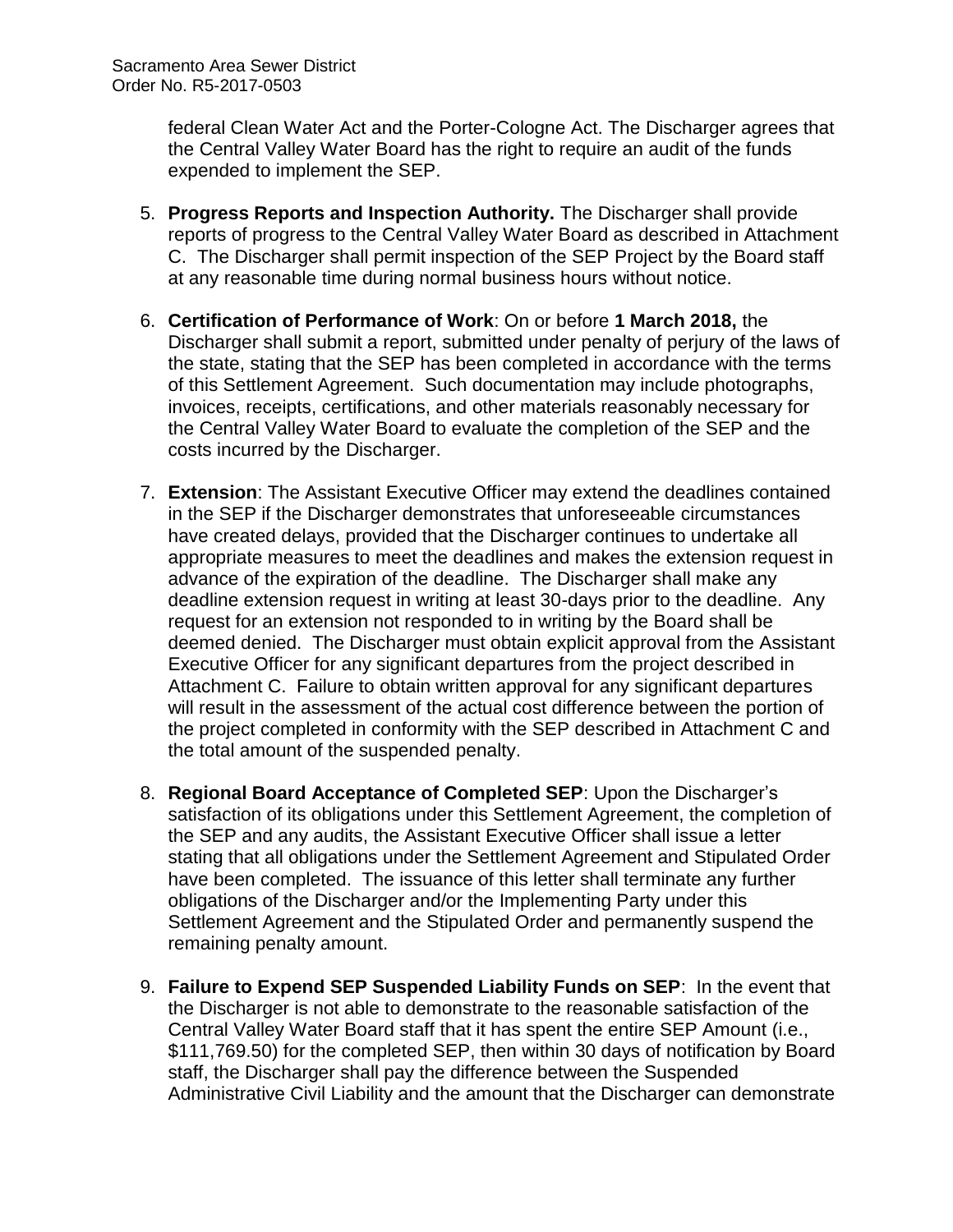was actually spent on the SEP, as an additional administrative civil liability amount.

- 10.**Publicity Associated with SEP**: Whenever the Discharger or its agents or the Implementing Party publicizes one or more elements of the SEP, they shall state in a **prominent manner** that the project is being undertaken as part of the settlement of an enforcement action by the Central Valley Water Board against the Discharger.
- 11.**Scope of Order**: Upon adoption by the Central Valley Water Board, or its delegate, the Stipulated Order represents a final and binding resolution and settlement of all claims, violations, or causes of action alleged or which could have been asserted based on the specific facts, events, or circumstances, alleged or identified in this Settlement Agreement against the Discharger or any party identified in Stipulation 14 as of the effective date of this Stipulated Order. All liability associated with events identified in Attachments A and B is being imposed against the Discharger notwithstanding the potential responsibility of other parties whose actions or inactions may, in whole or in part, brought about such liability. Nothing in this Settlement Agreement or the Stipulated Order shall preclude the Discharger from seeking recovery from any third party of all or any part of its payments under Stipulation 2 or any other costs incurred associated with the events identified in Attachments A and B. Nor shall anything in this Settlement Agreement or the Stipulated Order be construed to reflect a determination relative to the liability or non-liability of any such third party to the Discharger or the amount or proportional amount of any such liability. The provisions of this Paragraph are expressly conditioned on the Discharger's full payment of the administrative civil liability by the deadline specified in Stipulation 2.
- 12.**Waiver of Hearing**: The Discharger has been informed of its rights provided by Water Code section 13323, subdivision (b), and hereby waives its right to a hearing before the Central Valley Water Board prior to the adoption of the Order.
- 13.**Denial of Liability:** Neither this Settlement Agreement (including all Attachments), nor any payment made pursuant to the Stipulated Order, shall constitute evidence of, or be construed as, a finding, adjudication, or acknowledgement of any fact, law, or liability, nor shall it be construed as an admission of violation of any law, rule, or regulation, by the Discharger. However, this Settlement Agreement and Stipulated Order and/or any actions of payment pursuant to the Stipulated Order may constitute evidence in actions seeking compliance with the Stipulated Order. The Stipulated Order may be used as evidence of a prior enforcement action in future unrelated enforcement actions by the Central Valley Water Board against the Discharger.
- 14.**Release and Covenant not to Sue the Discharger:** Upon the full payment of the **TWO HUNDRED TWENTY-THREE THOUSAND FIVE HUNDRED AND THIRTY-NINE DOLLARS (\$223,539.00)** as required in Stipulation 2, the Central Valley Water Board shall and does release, discharge, and covenant not to sue the Discharger, including its officers, elected board members, agents, directors, employees, contractors, subcontractors, attorneys, representatives, predecessors-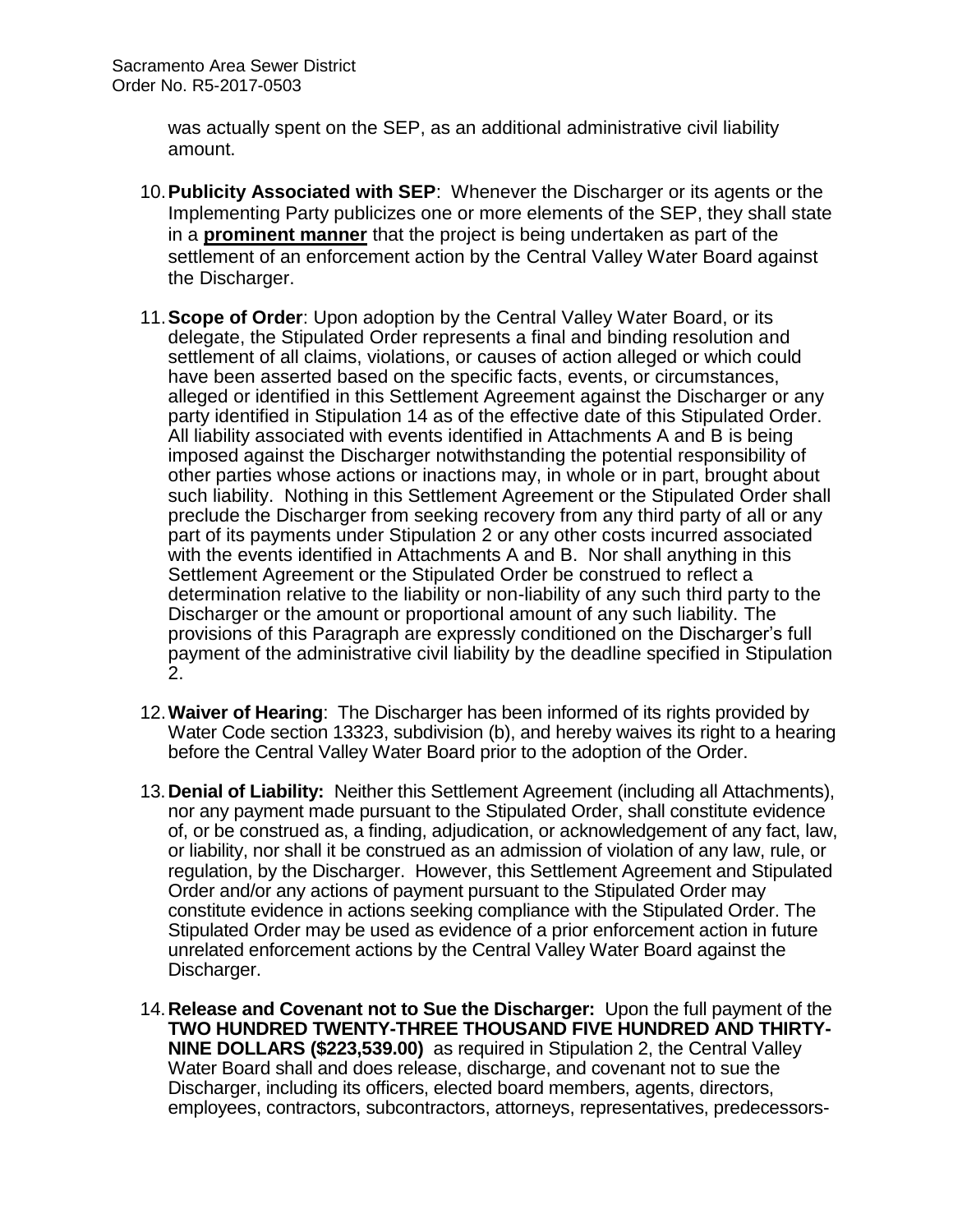in-interest, and successors and assigns for any and all claims or cause of action, including for civil penalties or administrative oversight costs, of every kind and nature whatsoever, in law and equity, whether known or unknown, suspected or unsuspected, foreseen or unforeseen, which arise out of or are related to this action.

- 15.**Release and Covenant not to Sue Central Valley Water Board:** Upon the effective date of adoption of the Stipulated Order, the Discharger shall and does release, discharge, and covenant not to sue or pursue any civil or administrative claims against the Central Valley Water Board, including its officers, board members, agents, directors, employees, contractors, subcontractors, attorneys, representatives, predecessors-in-interest, and successors and assigns for any and all claims or causes of action, of every kind and nature whatsoever, in law and equity, whether known or unknown, suspected or unsuspected, foreseen or unforeseen, which arise out of or are related to this action.
- 16.**Public Notice:** The Parties agree that the Settlement Agreement, as signed by the Parties, will be noticed for a 30-day public comment period prior to being presented to the Central Valley Water Board, or its delegate, for adoption in the Stipulated Order. In the event objections are raised during the public review and comment period, the Parties agree to meet and confer concerning any such objections, and may mutually agree to revise or adjust the proposed Settlement Agreement. Except in such an event, the Discharger agrees that it will not rescind or otherwise withdraw its approval of this Settlement Agreement. The Central Valley Water Board, or its delegate, may, under certain circumstances, require a public hearing regarding the Settlement Agreement.
- 17.**Procedure:** The Parties agree that the procedure that has been adopted for the approval of the settlement by the Parties and review by the public, as reflected in this Settlement Agreement, will be adequate. In the event procedural objections are raised prior to the entry of the Stipulated Order, the Parties agree to meet and confer concerning any such objections, and may mutually agree to revise or adjust the procedure as necessary or advisable under the circumstances. However, agreement to such revisions or adjustments shall not require Discharger to pay any amount in excess of that set forth in this Settlement Agreement. If significant new information is received that reasonably affects the propriety of presenting this Stipulated Order to the Central Valley Water Board, or its delegate, for adoption, the Assistant Executive Officer may unilaterally declare this Settlement Agreement void and decide not to present it to the Central Valley Water Board, or its delegate
- 18.**Order not Adopted/Vacated:** In the event that the Stipulated Order does not take effect because it is not adopted by the Central Valley Water Board's delegate, or is vacated in whole or in part by the State Water Board or a court, the Discharger acknowledges that the Prosecution Team may proceed to a contested evidentiary hearing before the Central Valley Water Board to determine whether to assess administrative civil liability for the underlying alleged violations, or may continue to pursue settlement. The Central Valley Water Board, or its delegate, may, under certain circumstances, require a public hearing regarding the Settlement Agreement. In the event of the Stipulated Order being vacated by the State Water Board or a court, unless waived by the Discharger in writing, the Central Valley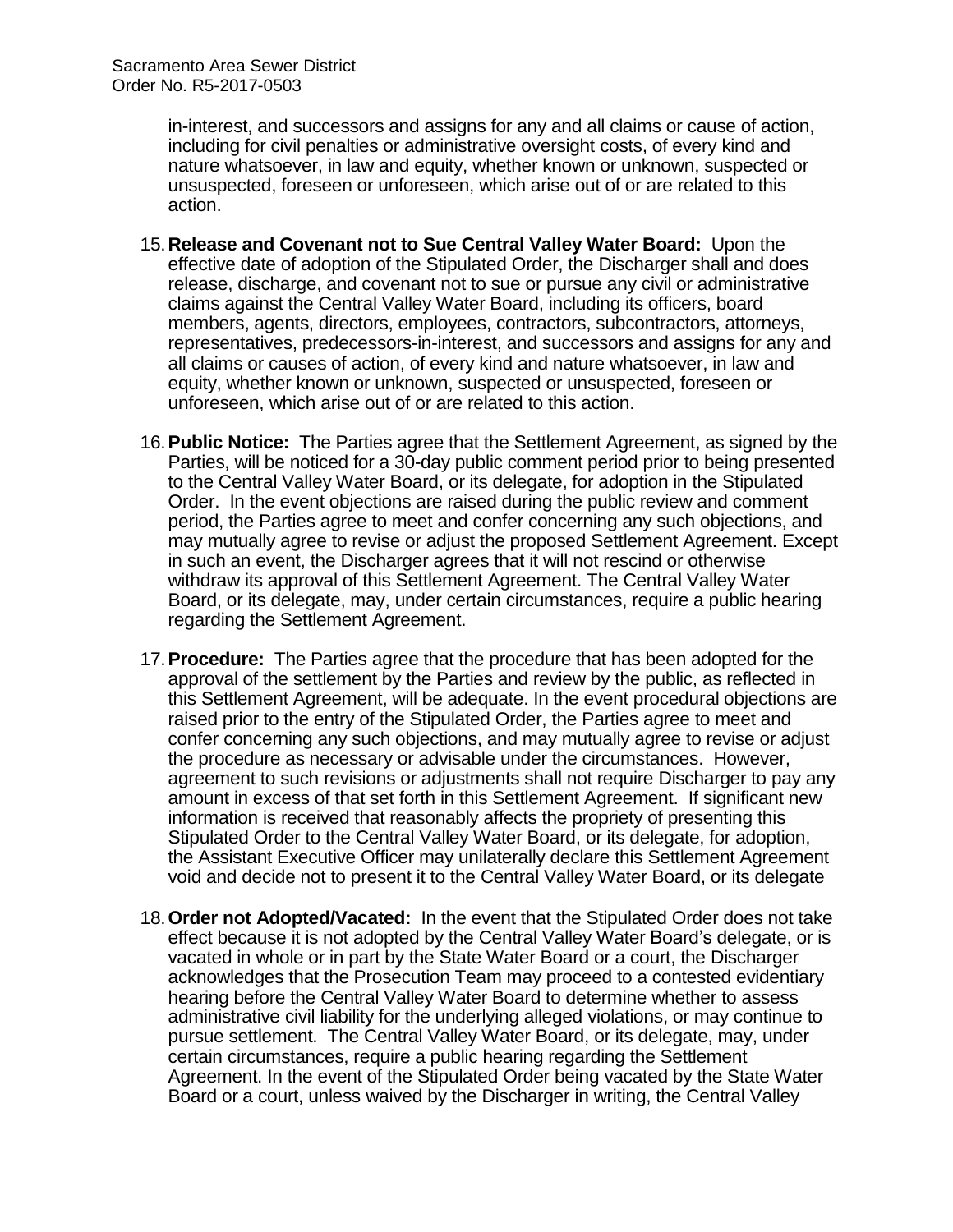Water Board shall refund to the Discharger, the amounts in Stipulation 2, provided that the Discharger had paid the amount per this Settlement Agreement. The Parties agree that all oral and written statements and agreements made during the course of settlement discussions, including this Settlement Agreement and all Attachments, will not be admissible as evidence in any subsequent administrative or judicial proceeding or hearing. The Parties also agree to waive the following objections related to their efforts to settle this matter:

- a. Objections related to prejudice or bias of any of the Central Valley Water Board members or their advisors and any other objections to the extent that they are premised in whole or in part on the fact that the Central Valley Water Board members or their advisors were exposed to some of the material facts and the Parties' settlement positions, and therefore may have formed impressions or conclusions, prior to conducting any contested evidentiary hearing in this matter, except that Discharger may object to members of the Prosecution Team serving as advisors to the Central Valley Water Board in any such subsequent administrative or judicial proceeding or hearing; or
- b. Laches or delay or other equitable defenses based on the time period that the order or decision by settlement may be subject to administrative or judicial review.
- 19.**Appeals:** Upon adoption of the Stipulated Order, the Discharger waives its right to appeal the Stipulated Order to the State Water Board, a California Superior Court and/or any California appellate level court. Nothing in this Settlement Agreement, however, shall be construed to prevent the Discharger from participating as parties or interveners in any appeal of the Stipulated Order or any other order brought by a third party before any California court of law or the State Water Board.
- 20.**Effect of Stipulated Order:** Except as expressly provided in this Settlement Agreement, nothing in the Stipulated Order is intended nor shall it be construed to preclude the Prosecution Team or any state agency, department, board or entity, or any local agency from exercising its authority under any law, statute, or regulation. Nothing in this Settlement Agreement or Stipulated Order shall constitute a waiver of any position, or preclude any party from asserting any position, in any future proceeding or context.
- 21.**Water Boards not Liable:** Neither the Central Valley Water Board members nor the Central Valley Water Board staff, attorneys, or representatives shall be liable for any injury or damage to persons or property resulting from the negligent or intentional acts or omissions by the Discharger or their respective directors, officers, employees, agents, representatives or contractors in carrying out activities pursuant to this Settlement Agreement, nor shall the Central Valley Water Board, its members, or staff be held as parties to or guarantors of any contract entered into by Discharger, or their respective directors, officers, employees, agents, representatives or contractors in carrying out activities pursuant to this Settlement Agreement.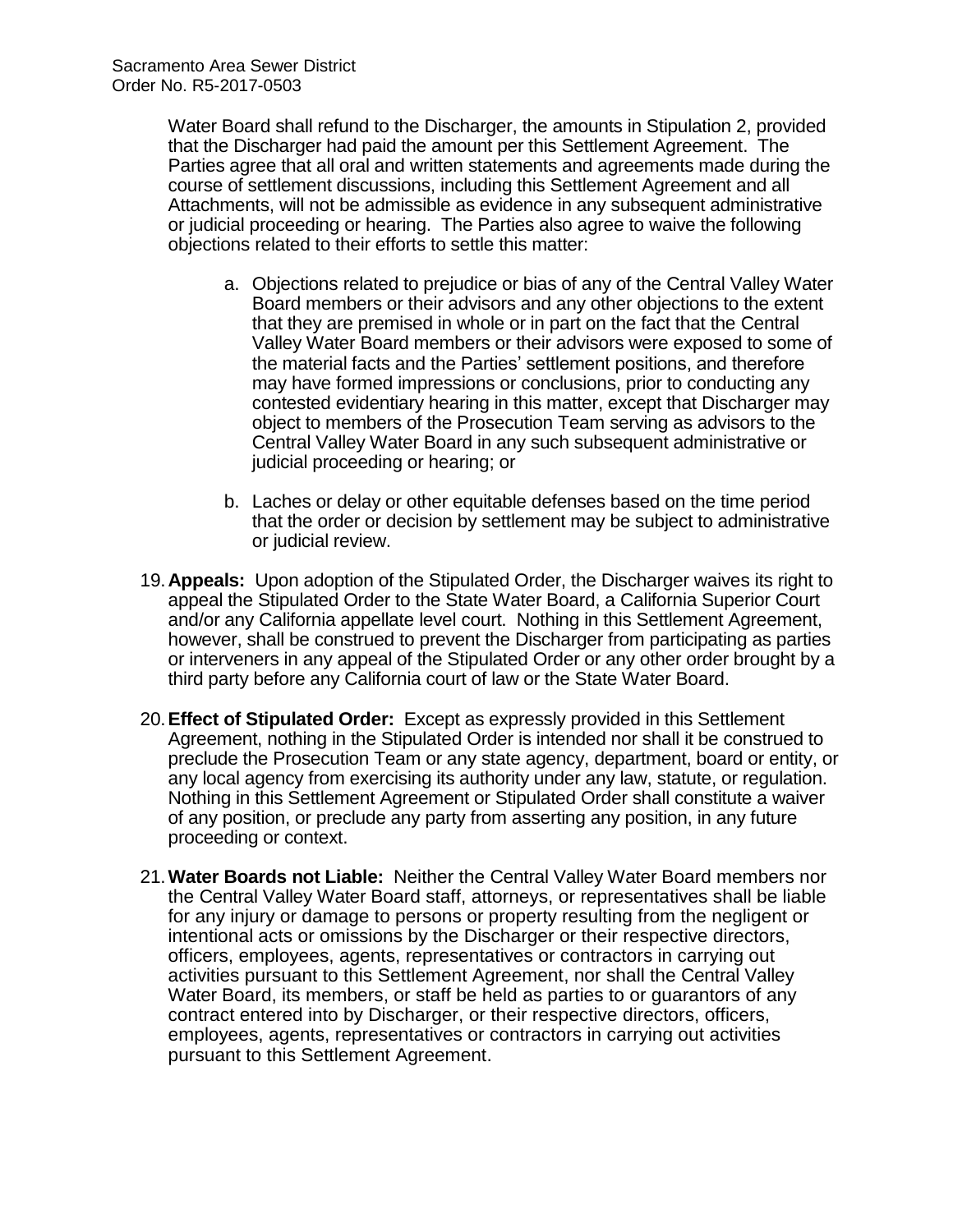- 22.**No Waiver of Right to Enforce:** The failure of the Prosecution Team or Central Valley Water Board to enforce any provision of this Settlement Agreement shall in no way be deemed a waiver of such provision, or in any way affect the validity of this Settlement Agreement. The failure of the Prosecution Team or Central Valley Water Board to enforce any such provision shall not preclude it from later enforcing the same or any other provision of this Settlement Agreement. No oral advice, guidance, suggestions, or comments by employees or officials of any Party regarding matters covered under this Settlement Agreement shall be construed to relieve any Party regarding matters covered in this Settlement Agreement. This Settlement Agreement relates only to the subjective matter hereof, including administrative civil liability for the violations listed in Attachments A and B. The Central Valley Water Board reserves all rights to take additional enforcement actions, including without limitation the issuance of administrative civil liability complaints or orders for violations other than those addressed by this Settlement Agreement.
- 23.**Regulatory Changes:** Nothing in this Settlement Agreement shall excuse the Discharger from meeting any more stringent requirements which may be imposed hereafter by changes in applicable and legally binding legislation or regulations.
- 24.**Third Party Claims.** Nothing in this Settlement Agreement shall be deemed to create any rights in favor of, or to inure to the benefit of, any third party or parties, or to waive or release any claim against a third party or defense or limitation against third party claims.
- 25.**Authority to Enter Settlement Agreement:** Each person executing this Settlement Agreement in a representative capacity represents and warrants that he or she is authorized to execute this Settlement Agreement on behalf of and to bind the entity on whose behalf he or she executes the Settlement Agreement.
- 26.**Integration:** This Settlement Agreement constitutes the entire agreement between the Parties and may not be amended or supplemented except as provided for in this Settlement Agreement.
- 27.**Modification:** This Stipulated Order shall not be modified by oral representation whether made before or after the execution of this Stipulated Order. All modifications made before execution of the Stipulated Order must be made in writing and approved by the Discharger and the Central Valley Water Board Prosecution Team.
- 28.**Interpretation:** This Settlement Agreement shall not be construed against the party preparing it, but shall be construed as if the Parties jointly prepared it and any uncertainty and ambiguity shall not be interpreted against any one party.
- 29.**Effective Date:** The effective date of the Settlement Agreement and Stipulated Order shall be the date on which the Stipulated Order is adopted by the Central Valley Water Board or its delegate.
- 30.**Disputes:** In the event of a dispute, the Discharger, as appropriate, shall file a "Notice of Dispute" with the Executive Officer or the Executive Officer's Designee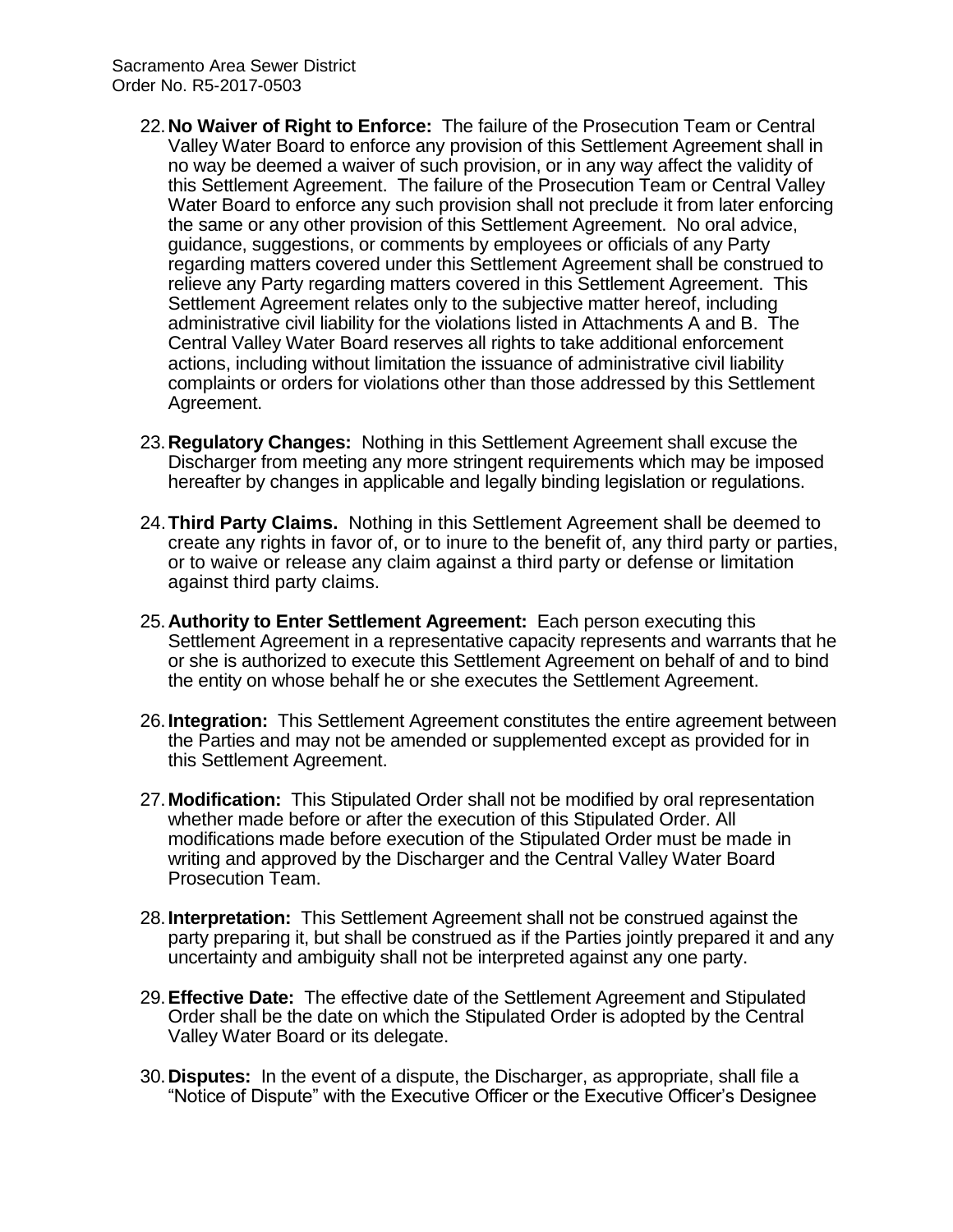within ten (10) days of discovery of the problem. The Central Valley Water Board and Discharger shall then attempt to negotiate a resolution of such claim and, if appropriate, process an amendment to implement the terms of any such resolution. If the Central Valley Water Board and the Discharger are unable to resolve the dispute, the decision of the Executive Officer or the Executive Officer Designee shall be final, unless appealed to a court of competent jurisdiction.

- 31.**Counterpart Signatures**: This Settlement Agreement may be executed and delivered in any number of counterparts, each of which when executed and delivered shall be deemed to be an original, but such counterparts shall together constitute one document.
- 32.**Incorporated Attachments**: Subject to Recital 9 and Stipulations 13, and other terms and conditions and Stipulations of this Settlement Agreement, Attachments A through C are incorporated by reference and are made fully a part of this Settlement Agreement as though set forth herein.

## **IT IS SO STIPULATED1:**

Original Singed by 1/26/2017 Andrew Altevogt, Assistant Executive Officer Date Central Valley Water Board Prosecution Team

Original Singed by 1/23/2017

Prabhakar Somavarapu Date District Engineer Sacramento Area Sewer District

 $\overline{a}$ 

(This section intentionally left blank)

<sup>1</sup> The final version of this document may include more than one page with the same page number to accommodate the various executing signatures.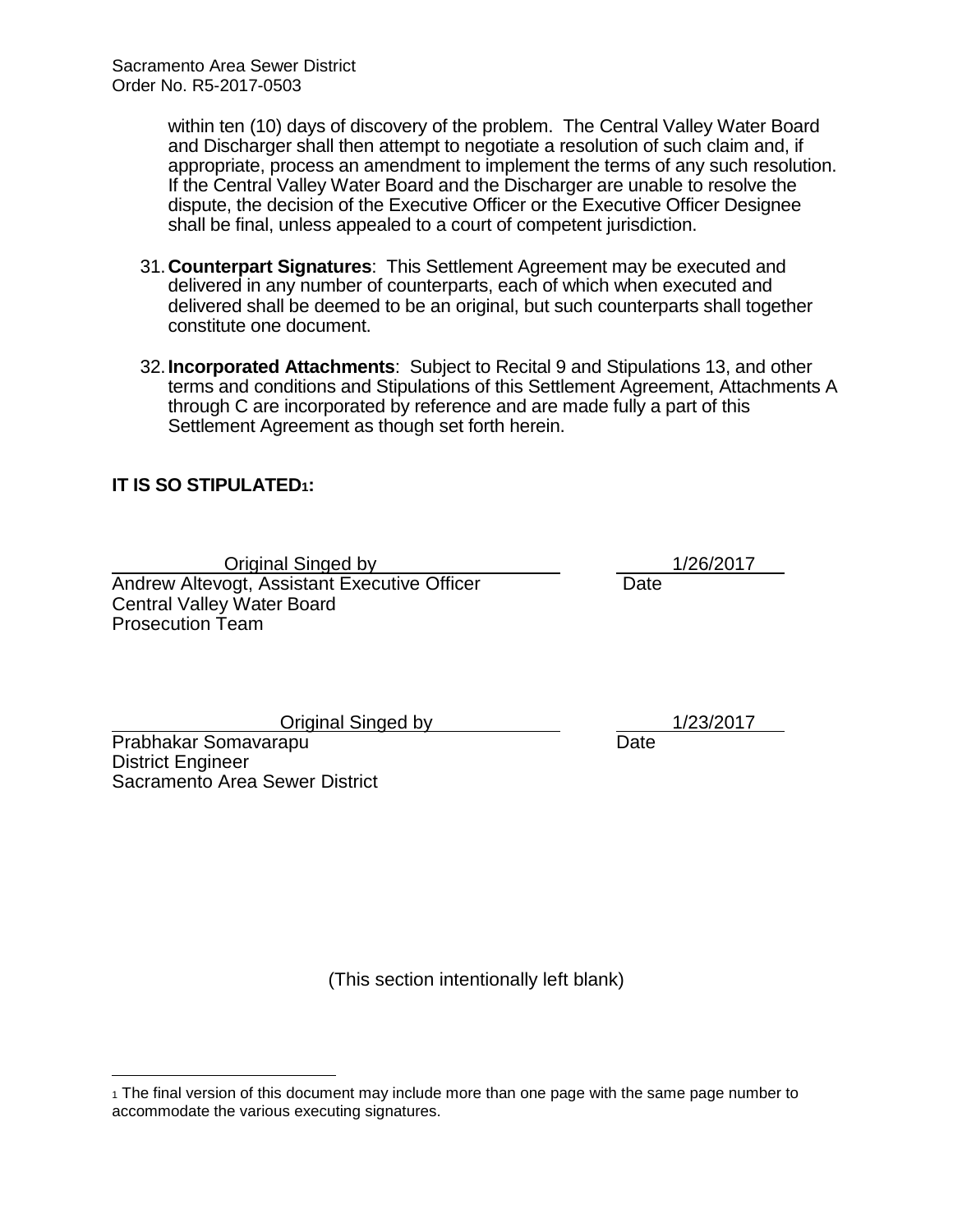### **Administrative Civil Liability Order**

#### **HAVING CONSIDERED THE PARTIES' STIPULATIONS, AS SET FORTH IN THE ABOVE SETTLEMENT AGREEMENT, THE CENTRAL VALLEY REGIONAL WATER QUALITY CONTROL BOARD, BY AND THROUGH ITS EXECUTIVE OFFICER, FINDS THAT:**

1. In adopting this Order, the Central Valley Regional Water Quality Control Board ("Central Valley Water Board") or its Delegate has assessed a penalty in accordance with Water Code section 13385 and the Enforcement Policy.

2. The Settlement Agreement resolves an action brought to enforce the laws and regulations administered by the Central Valley Water Board. The Central Valley Water Board, acting through its Executive Officer, finds that issuance of this Order is exempt from the provisions of the California Environmental Quality Act (Public Resources Code section 21000 et seq.), in accordance with sections 15061(b)(3) and 15321(a)(2), of Title 14 of the California Code of Regulations.

PURSUANT TO SECTION 13385 OF THE CALIFORNIA WATER CODE AND SECTION 11415.60 OF THE CALIFORNIA GOVERNMENT CODE, THE EXECUTIVE OFFICER **HEREBY APPROVES THE ABOVE SETTLEMENT AGREEMENT AND ADOPTS THIS ORDER, THE EFFECT OF WHICH SHALL BE TO IMPOSE ADMINISTRATIVE CIVIL LIABILITY CONSISTENT WITH, AND SUBJECT TO ALL TERMS AND CONDITIONS OF, THE ABOVE SETTLEMENT AGREEMENT**.

| Original Singed By       | 3/7/2017 |
|--------------------------|----------|
| Pamela Creedon           | Date     |
| <b>Executive Officer</b> |          |

Attachments:

- A. Reported Category 1 Sanitary Sewer Overflows 1 March 2012 through 1 October 2016
- B. Penalty Calculation Factors
- C. SEP Description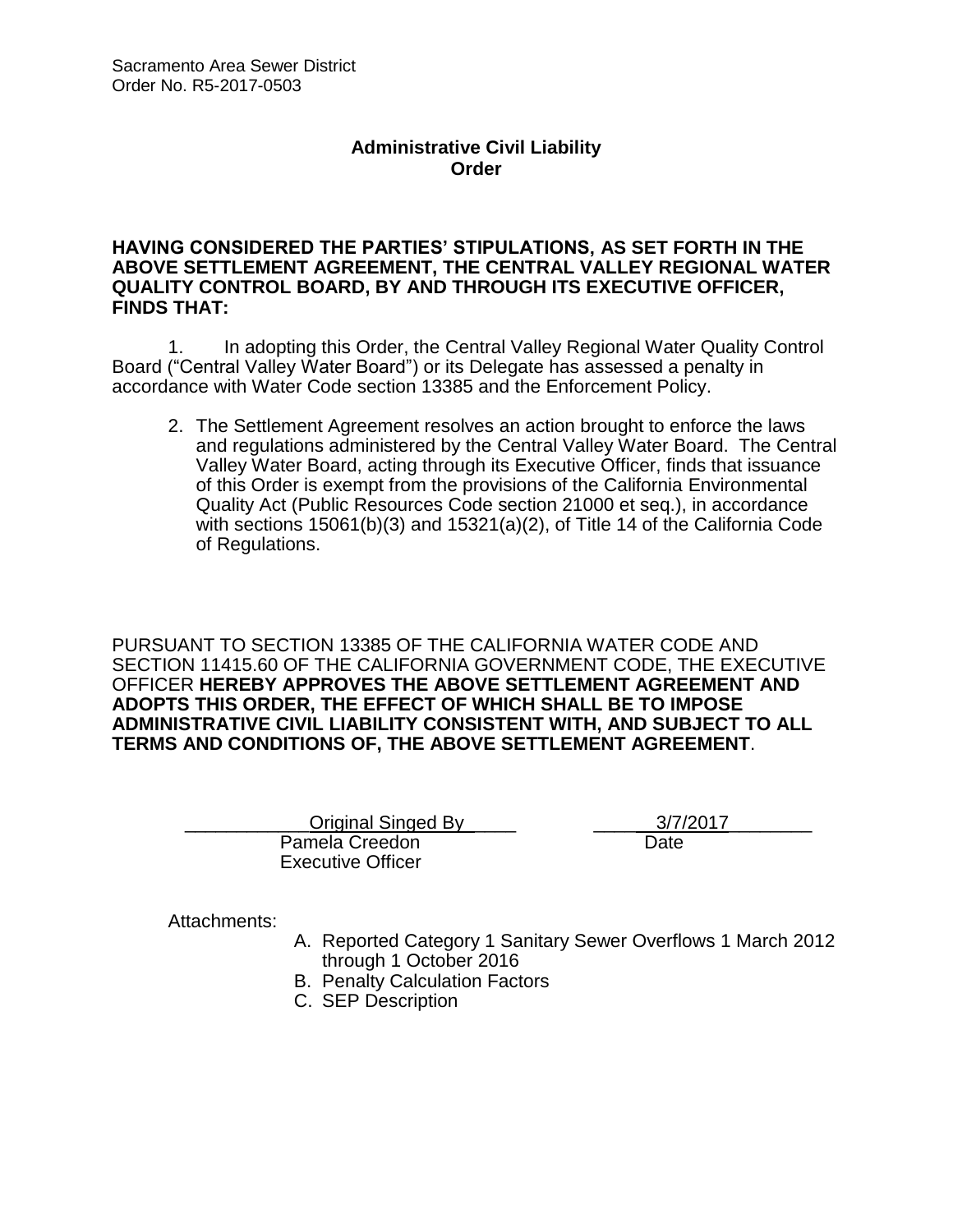| <b>Spill</b><br><b>Start</b><br><b>Date</b> | <b>Spill End</b><br><b>Date</b> | <b>Days</b> | <b>Spill</b><br>Location                 | <b>Gallons</b><br><b>Discharged</b><br>to Surface<br><b>Water</b> | <b>Gallons</b><br><b>Recovered</b><br>from<br><b>Surface</b><br><b>Water</b> | <b>Gallons Not</b><br>Recovered,<br><b>Less 1,000</b><br><b>Gallons</b> | <b>Cause of Spill</b> | <b>Liability at</b><br>\$10,000/day | <b>Liability at</b><br>\$10/gallon | <b>Maximum</b><br><b>Penalty</b> |
|---------------------------------------------|---------------------------------|-------------|------------------------------------------|-------------------------------------------------------------------|------------------------------------------------------------------------------|-------------------------------------------------------------------------|-----------------------|-------------------------------------|------------------------------------|----------------------------------|
| 3/19/12                                     | 3/19/12                         | 1           | <b>Not Stated</b>                        | 1,120                                                             | 1,120                                                                        | $\mathbf 0$                                                             | Root intrusion        | \$10,000                            | \$0                                | \$10,000                         |
| 3/20/12                                     | 3/20/12                         |             | 8235 Post Rd,<br><b>Fair Oaks</b>        | 8,897                                                             | 8,897                                                                        | $\overline{0}$                                                          | Debris-<br>General    | \$10,000                            | \$0                                | \$10,000                         |
| 4/13/12                                     | 4/13/12                         |             | 4124 Joy Ln,<br>Carmichael               | 270                                                               | $\mathbf 0$                                                                  | 0                                                                       | Grease<br>deposition  | \$10,000                            | \$0                                | \$10,000                         |
| 5/10/12                                     | 5/10/12                         |             | 4949<br>Heatherdale<br>Ln,<br>Carmichael | 20                                                                | 20                                                                           | $\mathbf 0$                                                             | Grease<br>deposition  | \$10,000                            | \$0                                | \$10,000                         |
| 8/7/12                                      | 8/7/12                          | 1           | <b>Not Stated</b>                        | 4,600                                                             | 4,600                                                                        | 0                                                                       | Grease<br>deposition  | \$10,000                            | \$0                                | \$10,000                         |
| 8/14/12                                     | 8/14/12                         |             | 8336 Fair<br>Oaks Blvd,<br>Sacramento    | 20                                                                | 20                                                                           | $\overline{0}$                                                          | Root intrusion        | \$10,000                            | \$0                                | \$10,000                         |
| 9/4/12                                      | 9/4/12                          |             | <b>Not Stated</b>                        | 608                                                               | 608                                                                          | 0                                                                       | Grease<br>deposition  | \$10,000                            | \$0                                | \$10,000                         |
| 10/19/12                                    | 10/19/12                        |             | <b>Not Stated</b>                        | 4,700                                                             | 4,700                                                                        | 0                                                                       | Grease<br>deposition  | \$10,000                            | \$0                                | \$10,000                         |
| 10/30/12                                    | 10/30/12                        |             | Not Stated                               | 800                                                               | 800                                                                          | 0                                                                       | Root intrusion        | \$10,000                            | \$0                                | \$10,000                         |
| 12/2/12                                     | 12/2/12                         |             | 7261 10th St,<br>Rio Linda               | 4,215                                                             | $\mathbf 0$                                                                  | 3,215                                                                   | Grease<br>deposition  | \$10,000                            | \$32,150                           | \$42,150                         |
| 12/23/12                                    | 12/23/12                        |             | 7108 Palabin<br>Wy, Rio Linda            | 803                                                               | 803                                                                          | 0                                                                       | <b>Not Stated</b>     | \$10,000                            | \$0                                | \$10,000                         |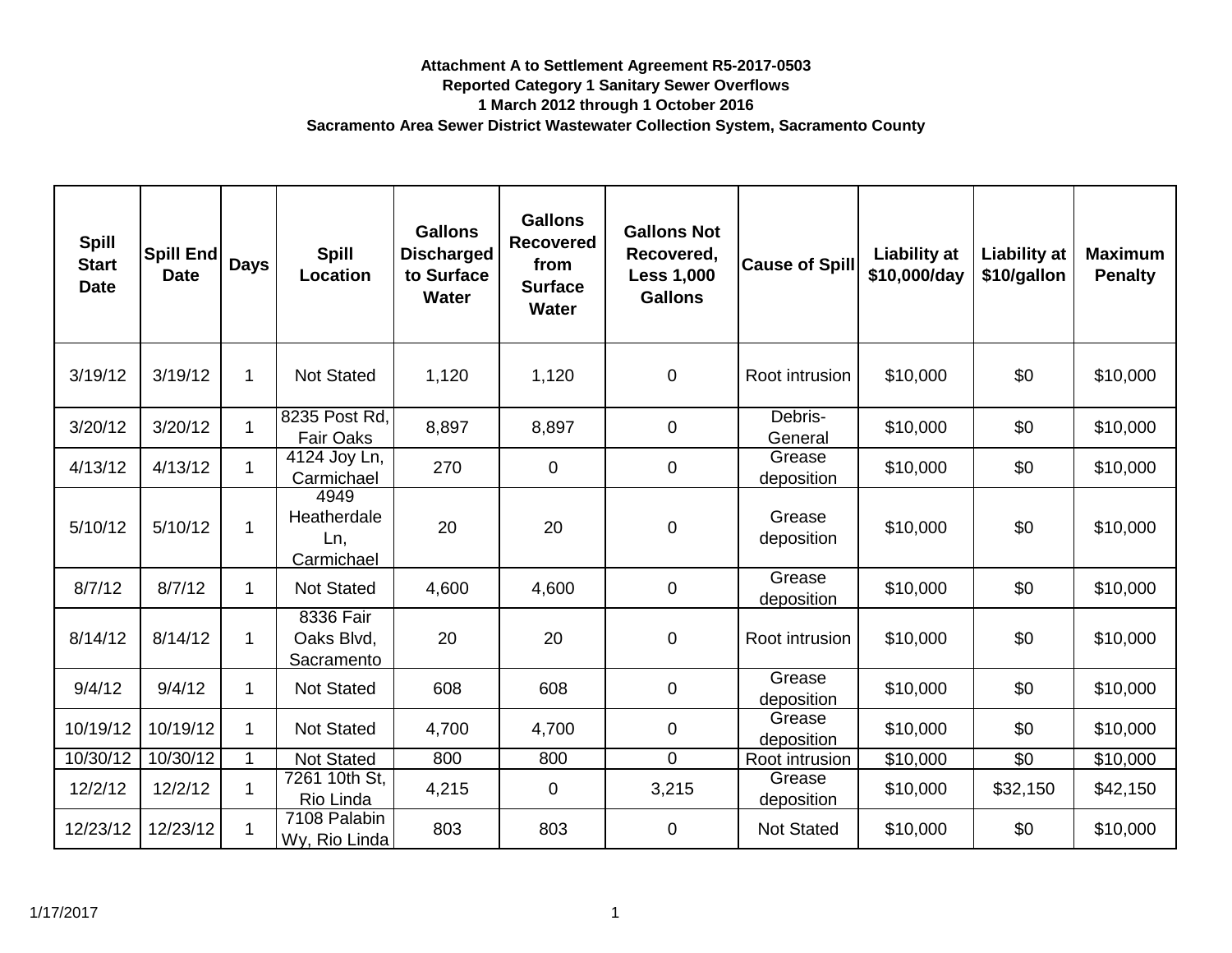| <b>Spill</b><br><b>Start</b><br><b>Date</b> | <b>Spill End</b><br><b>Date</b> | <b>Days</b> | <b>Spill</b><br>Location                              | <b>Gallons</b><br><b>Discharged</b><br>to Surface<br><b>Water</b> | <b>Gallons</b><br><b>Recovered</b><br>from<br><b>Surface</b><br><b>Water</b> | <b>Gallons Not</b><br>Recovered,<br><b>Less 1,000</b><br><b>Gallons</b> | <b>Cause of Spill</b> | <b>Liability at</b><br>\$10,000/day | <b>Liability at</b><br>\$10/gallon | <b>Maximum</b><br><b>Penalty</b> |
|---------------------------------------------|---------------------------------|-------------|-------------------------------------------------------|-------------------------------------------------------------------|------------------------------------------------------------------------------|-------------------------------------------------------------------------|-----------------------|-------------------------------------|------------------------------------|----------------------------------|
| 12/24/12                                    | 12/24/12                        | $\mathbf 1$ | 8606<br>Danridge Dr,<br>$Un-$<br>incorporated<br>Area | 155                                                               | 39                                                                           | $\mathbf 0$                                                             | Grease<br>deposition  | \$10,000                            | \$0                                | \$10,000                         |
| 2/10/13                                     | 2/10/13                         |             | <b>Not Stated</b>                                     | 6,840                                                             | 6,840                                                                        | $\mathbf 0$                                                             | Grease<br>deposition  | \$10,000                            | \$0                                | \$10,000                         |
| 2/16/13                                     | 2/16/13                         |             | Not Stated                                            | 2,070                                                             | 2,070                                                                        | $\mathbf 0$                                                             | Root intrusion        | \$10,000                            | \$0                                | \$10,000                         |
| 2/20/13                                     | 2/20/13                         | 1           | <b>Not Stated</b>                                     | 2,180                                                             | 2,180                                                                        | $\mathbf 0$                                                             | Grease<br>deposition  | \$10,000                            | \$0                                | \$10,000                         |
| 2/22/13                                     | 2/22/13                         |             | <b>Not Stated</b>                                     | 3,250                                                             | 3,250                                                                        | $\mathbf 0$                                                             | Root intrusion        | \$10,000                            | \$0                                | \$10,000                         |
| 5/21/13                                     | 5/21/13                         | 1           | 690 Fair Oaks<br>Blvd,<br>Sacramento                  | 490                                                               | 490                                                                          | $\boldsymbol{0}$                                                        | Grease<br>deposition  | \$10,000                            | \$0                                | \$10,000                         |
| 7/14/13                                     | 7/14/13                         | 1           | <b>Not Stated</b>                                     | 299                                                               | 299                                                                          | $\mathbf 0$                                                             | Grease<br>deposition  | \$10,000                            | \$0                                | \$10,000                         |
| 8/19/13                                     | 8/20/13                         | 1           | 7972 Arcadia<br>Dr, Citrus<br><b>Heights</b>          | 16,371                                                            | 16,371                                                                       | $\boldsymbol{0}$                                                        | Grease<br>deposition  | \$10,000                            | \$0                                | \$10,000                         |
| 10/4/13                                     | 10/5/13                         | 1           | 8436 Gaylor<br>Wy,<br>Carmichael                      | 750                                                               | 750                                                                          | $\boldsymbol{0}$                                                        | Grease<br>Deposition  | \$10,000                            | \$0                                | \$10,000                         |
| 10/13/13                                    | 10/13/13                        | -1          | Not Stated                                            | 1,404                                                             | 1,404                                                                        | $\Omega$                                                                | Root Intrusion        | $\overline{$}10,000$                | \$0                                | $\overline{$}10,000$             |
| 10/14/13                                    | 10/14/13                        |             | 5656 Auburn<br>Blvd,<br>Sacramento                    | 18,300                                                            | 18,300                                                                       | $\boldsymbol{0}$                                                        | Grease<br>Deposition  | \$10,000                            | \$0                                | \$10,000                         |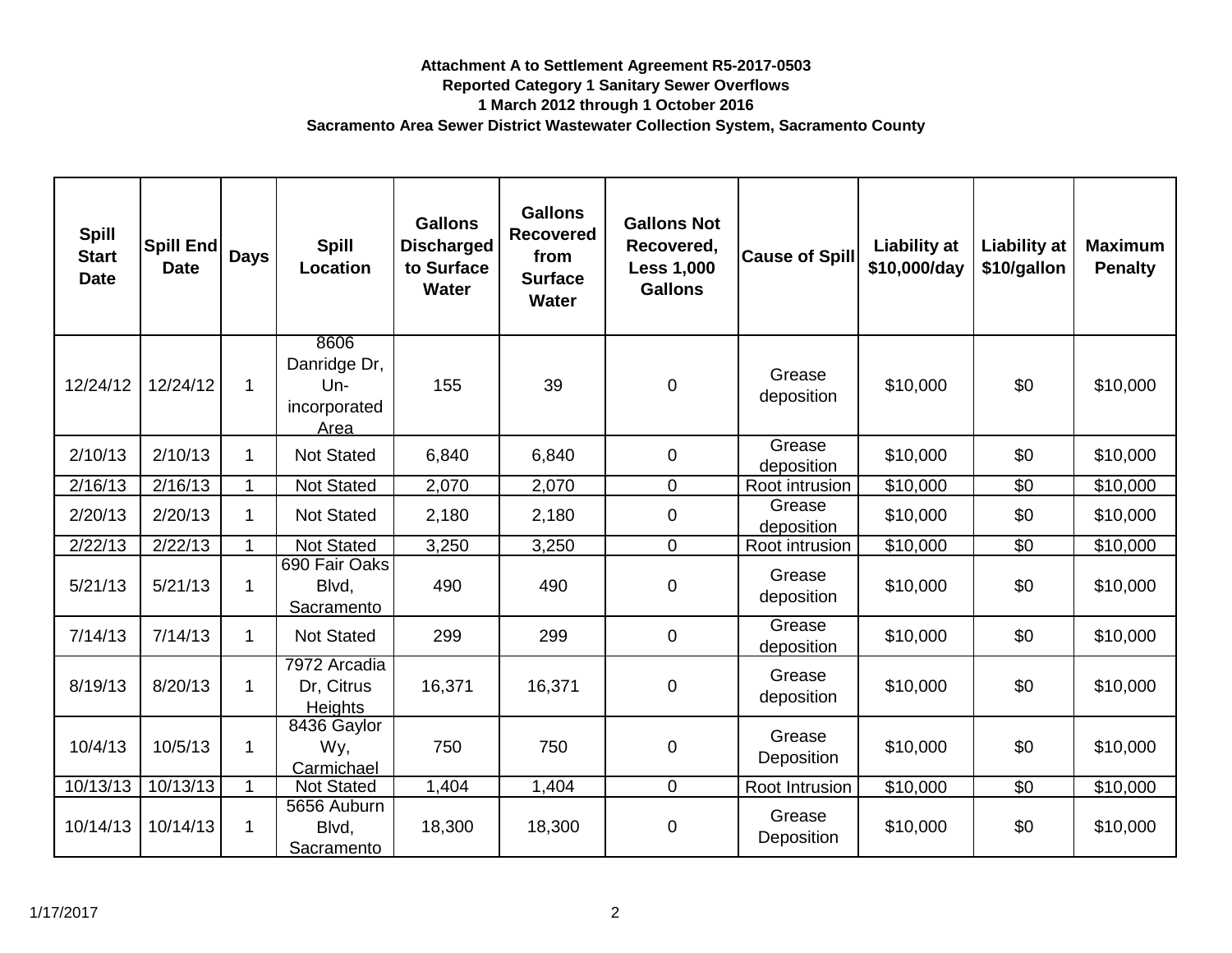| <b>Spill</b><br><b>Start</b><br><b>Date</b> | Spill End<br><b>Date</b> | <b>Days</b>  | <b>Spill</b><br>Location                         | <b>Gallons</b><br><b>Discharged</b><br>to Surface<br><b>Water</b> | <b>Gallons</b><br><b>Recovered</b><br>from<br><b>Surface</b><br><b>Water</b> | <b>Gallons Not</b><br>Recovered,<br><b>Less 1,000</b><br><b>Gallons</b> | <b>Cause of Spill</b>       | <b>Liability at</b><br>\$10,000/day | <b>Liability at</b><br>\$10/gallon | <b>Maximum</b><br><b>Penalty</b> |
|---------------------------------------------|--------------------------|--------------|--------------------------------------------------|-------------------------------------------------------------------|------------------------------------------------------------------------------|-------------------------------------------------------------------------|-----------------------------|-------------------------------------|------------------------------------|----------------------------------|
| 11/12/13                                    | 11/13/13                 | $\mathbf 1$  | 3900 Sierra<br>Gold Dr,<br>Antelope              | 25,030                                                            | 25,030                                                                       | $\overline{0}$                                                          | Grease<br>Deposition        | \$10,000                            | \$0                                | \$10,000                         |
| 11/13/13                                    | 11/14/13                 | $\mathbf 1$  | 1724 Mercury<br>Wy, Un-<br>incorporated<br>Area  | 1,077                                                             | 1,077                                                                        | $\mathbf 0$                                                             | Root Intrusion              | \$10,000                            | \$0                                | \$10,000                         |
| 11/22/13                                    | 11/22/13                 | 1            | 3220 Barberry<br>Ln, Un-<br>incorporated<br>Area | 336                                                               | 336                                                                          | $\overline{0}$                                                          | Grease<br>Deposition        | \$10,000                            | \$0                                | \$10,000                         |
| 11/22/13                                    | 11/22/13                 | $\mathbf 1$  | 2900 Channel<br>Ct, Un-<br>incorporated<br>Area  | 67                                                                | 67                                                                           | $\overline{0}$                                                          | Grease<br>Deposition        | \$10,000                            | \$0                                | \$10,000                         |
| 12/1/13                                     | 12/2/13                  | $\mathbf{1}$ | 4101 Kenneth<br>Ave,<br>Sacramento               | 25                                                                | $\pmb{0}$                                                                    | $\mathbf 0$                                                             | Root Intrusion              | \$10,000                            | \$0                                | \$10,000                         |
| 12/20/13                                    | 12/20/13                 | 1            | 8661 Elk<br>Grove Blvd,<br><b>Elk Grove</b>      | 2,540                                                             | 2,540                                                                        | $\overline{0}$                                                          | Debris from<br>Construction | \$10,000                            | \$0                                | \$10,000                         |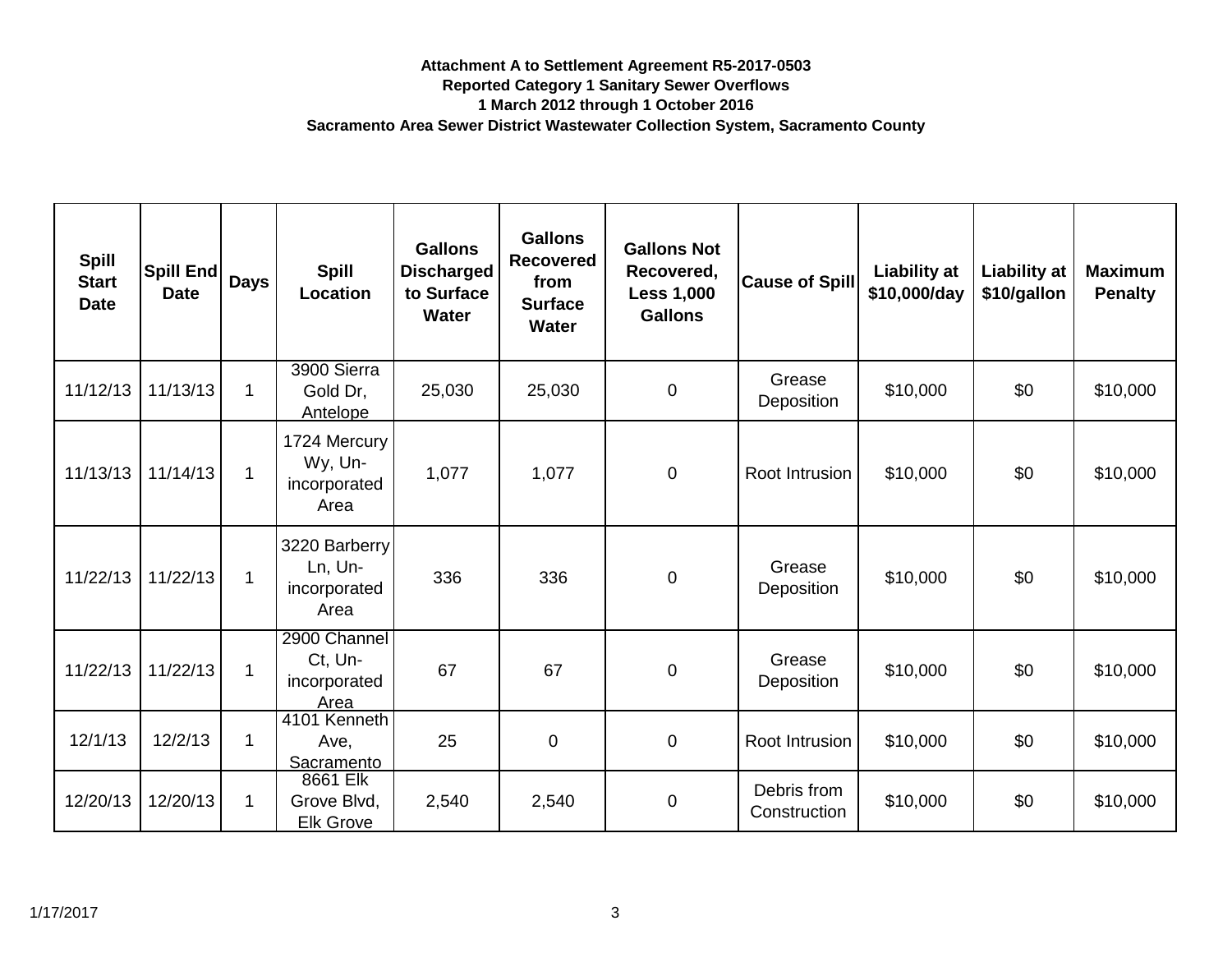| <b>Spill</b><br><b>Start</b><br><b>Date</b> | Spill End<br><b>Date</b> | <b>Days</b>    | <b>Spill</b><br>Location                              | <b>Gallons</b><br><b>Discharged</b><br>to Surface<br><b>Water</b> | <b>Gallons</b><br><b>Recovered</b><br>from<br><b>Surface</b><br><b>Water</b> | <b>Gallons Not</b><br>Recovered,<br><b>Less 1,000</b><br><b>Gallons</b> | <b>Cause of Spill</b>                                       | <b>Liability at</b><br>\$10,000/day | Liability at<br>\$10/gallon | <b>Maximum</b><br><b>Penalty</b> |
|---------------------------------------------|--------------------------|----------------|-------------------------------------------------------|-------------------------------------------------------------------|------------------------------------------------------------------------------|-------------------------------------------------------------------------|-------------------------------------------------------------|-------------------------------------|-----------------------------|----------------------------------|
| 12/20/13                                    | 12/20/13                 | $\mathbf 1$    | 2636<br>Carmichael<br>Wy, Un-<br>incorporated<br>Area | 11,100                                                            | 11,100                                                                       | $\pmb{0}$                                                               | Grease<br>Deposition                                        | \$10,000                            | \$0                         | \$10,000                         |
| 12/29/13                                    | 12/31/13                 | 3              | 4977 King<br>Arthur PI,<br>Sacramento                 | 596                                                               | 596                                                                          | $\mathbf 0$                                                             | Root intrusion                                              | \$30,000                            | \$0                         | \$30,000                         |
| 1/16/14                                     | 1/17/14                  | 1              | 5716 San<br>Juan Ave,<br><b>Citrus Heights</b>        | 101                                                               | 101                                                                          | $\pmb{0}$                                                               | Root Intrusion                                              | \$10,000                            | \$0                         | \$10,000                         |
| 2/15/14                                     | 2/16/14                  | $\overline{2}$ | 5216 Garfield<br>Ave,<br>Sacramento                   | 1,900                                                             | 1,900                                                                        | 0                                                                       | Root Intrusion                                              | \$20,000                            | \$0                         | \$20,000                         |
| 4/15/14                                     | 4/15/14                  | 1              | 2150 Auburn<br>Blvd,<br>Sacramento                    | 9,351                                                             | 9,351                                                                        | 0                                                                       | Grease<br>Deposition                                        | \$10,000                            | \$0                         | \$10,000                         |
| 5/1/14                                      | 5/1/14                   |                | 5579 Latin<br>Wy, Citrus<br><b>Heights</b>            | 1,546                                                             | 1,546                                                                        | $\mathbf 0$                                                             | Root Intrusion                                              | \$10,000                            | \$0                         | \$10,000                         |
| 5/20/14                                     | 5/20/14                  | 1              | 6200<br><b>Whitelock</b><br>Pkwy, Elk<br>Grove        | 12,156                                                            | 12,156                                                                       | $\pmb{0}$                                                               | <b>Air Relief</b><br>Valve/Blow-Off<br><b>Valve Failure</b> | \$10,000                            | \$0                         | \$10,000                         |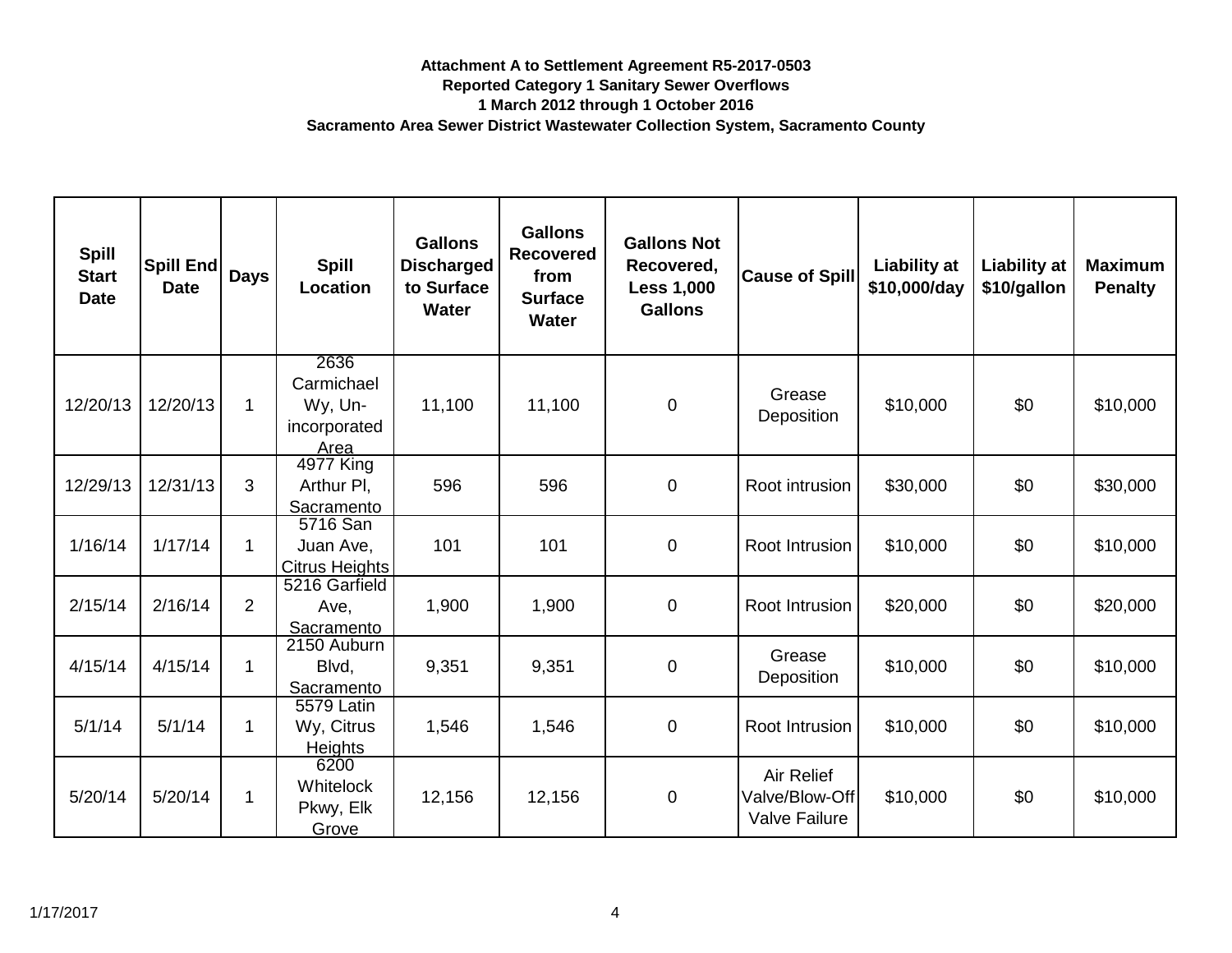| <b>Spill</b><br><b>Start</b><br><b>Date</b> | Spill End<br><b>Date</b> | <b>Days</b>  | <b>Spill</b><br>Location                        | <b>Gallons</b><br><b>Discharged</b><br>to Surface<br><b>Water</b> | <b>Gallons</b><br><b>Recovered</b><br>from<br><b>Surface</b><br><b>Water</b> | <b>Gallons Not</b><br>Recovered,<br><b>Less 1,000</b><br><b>Gallons</b> | <b>Cause of Spill</b>                                 | <b>Liability at</b><br>\$10,000/day | <b>Liability at</b><br>\$10/gallon | <b>Maximum</b><br><b>Penalty</b> |
|---------------------------------------------|--------------------------|--------------|-------------------------------------------------|-------------------------------------------------------------------|------------------------------------------------------------------------------|-------------------------------------------------------------------------|-------------------------------------------------------|-------------------------------------|------------------------------------|----------------------------------|
| 5/26/14                                     | 5/26/14                  | 1            | 8744 Santa<br>Ridge Circle,<br><b>Elk Grove</b> | 11,500                                                            | 11,500                                                                       | 0                                                                       | Debris-Rags                                           | \$10,000                            | \$0                                | \$10,000                         |
| 6/24/14                                     | 6/24/14                  | 1            | <b>Not Stated</b>                               | 43,364                                                            | 43,364                                                                       | $\mathbf 0$                                                             | Pipe Structural<br>Problem/Failur<br>e - Installation | \$10,000                            | \$0                                | \$10,000                         |
| 8/6/14                                      | 8/6/14                   | 1            | 7795 Antelope<br>Rd, Citrus<br><b>Heights</b>   | 2,575                                                             | 2,575                                                                        | 0                                                                       | Grease<br>Deposition                                  | \$10,000                            | \$0                                | \$10,000                         |
| 11/3/14                                     | 11/3/14                  | $\mathbf{1}$ | 7136 Terrel,<br><b>Citrus Heights</b>           | 1,640                                                             | 1,640                                                                        | 0                                                                       | Root Intrusion                                        | \$10,000                            | \$0                                | \$10,000                         |
| 11/4/14                                     | 11/4/14                  | 1            | 9431 Twin<br>Lakes Ave.,<br>Un-<br>incorporated | 738                                                               | 738                                                                          | $\mathbf 0$                                                             | <b>CS</b><br>Mainentance<br>Caused<br>Spill/Damage    | \$10,000                            | \$0                                | \$10,000                         |
| 11/10/14                                    | 11/10/14                 |              | Area<br>4739<br>Pasadena<br>Ave.<br>Sacramento  | 1,800                                                             | 1,800                                                                        | $\mathbf 0$                                                             | Grease<br>Deposition                                  | \$10,000                            | \$0                                | \$10,000                         |
| 11/24/14                                    | 11/24/14                 | 1            | 7000 Sunrise<br>Blvd, Citrus<br>Heights         | 820                                                               | 820                                                                          | $\pmb{0}$                                                               | Grease<br>Deposition                                  | \$10,000                            | \$0                                | \$10,000                         |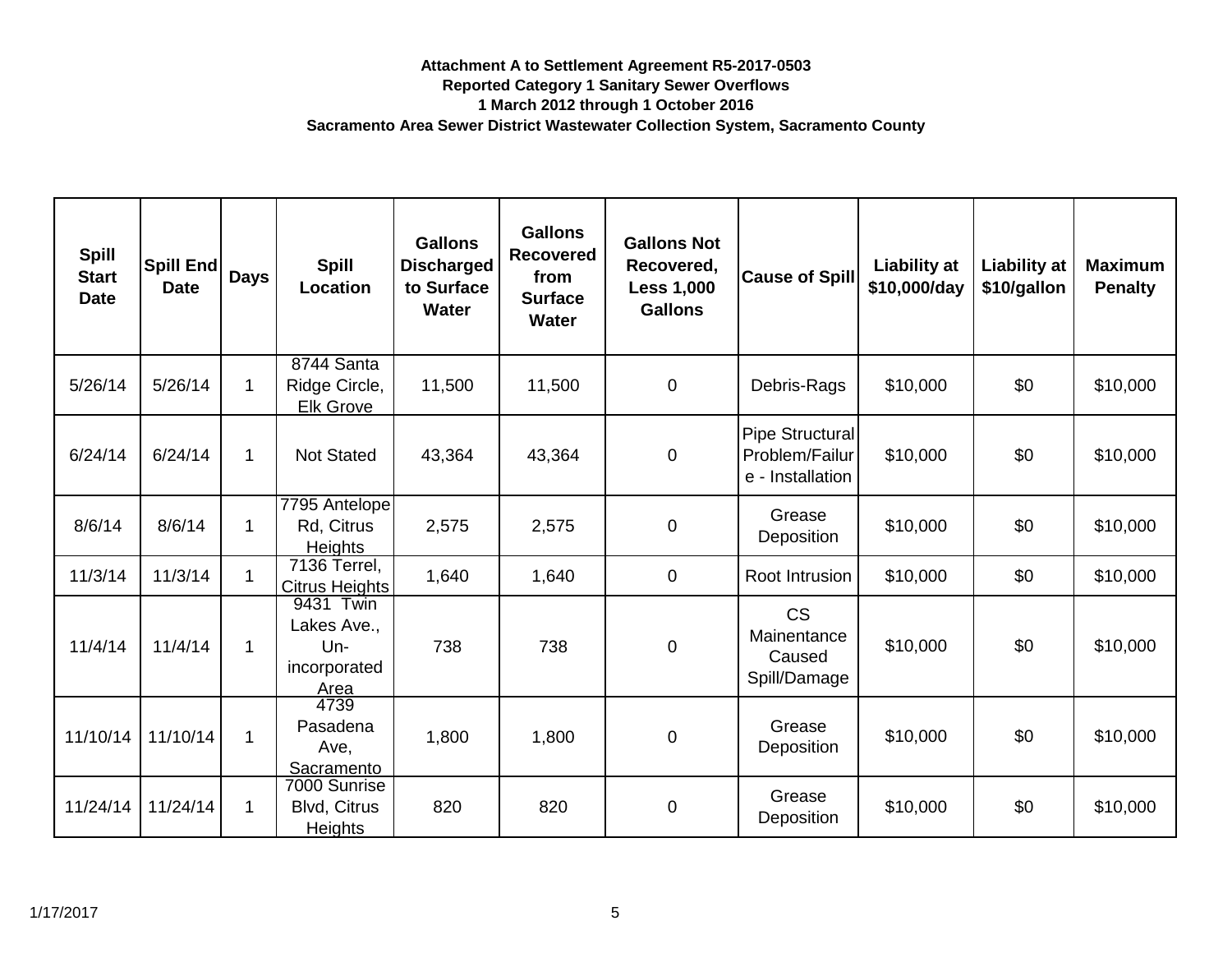| <b>Spill</b><br><b>Start</b><br><b>Date</b> | Spill End<br><b>Date</b> | <b>Days</b>  | <b>Spill</b><br>Location                      | <b>Gallons</b><br><b>Discharged</b><br>to Surface<br><b>Water</b> | <b>Gallons</b><br><b>Recovered</b><br>from<br><b>Surface</b><br><b>Water</b> | <b>Gallons Not</b><br>Recovered,<br><b>Less 1,000</b><br><b>Gallons</b> | <b>Cause of Spill</b>                      | <b>Liability at</b><br>\$10,000/day | <b>Liability at</b><br>\$10/gallon | <b>Maximum</b><br><b>Penalty</b> |
|---------------------------------------------|--------------------------|--------------|-----------------------------------------------|-------------------------------------------------------------------|------------------------------------------------------------------------------|-------------------------------------------------------------------------|--------------------------------------------|-------------------------------------|------------------------------------|----------------------------------|
| 12/11/14                                    | 12/11/14                 | $\mathbf{1}$ | 3849 Clover<br>Ln,<br>Sacramento              | 1,066                                                             | $\mathbf 0$                                                                  | 66                                                                      | Debris-<br>General                         | \$10,000                            | \$660                              | \$10,660                         |
| 12/29/14                                    | 1/19/15                  | 22           | 6164 Shadow<br>Ln, Citrus<br><b>Heights</b>   | 2,289                                                             | 2,289                                                                        | 0                                                                       | Root Intrusion                             | \$220,000                           | \$0                                | \$220,000                        |
| 1/4/15                                      | 1/4/15                   | 1.           | <b>Not Stated</b>                             | 26,030                                                            | 26,030                                                                       | 0                                                                       | Root Intrusion                             | \$10,000                            | \$0                                | \$10,000                         |
| 1/7/15                                      | 1/8/15                   | $\mathbf 1$  | 4833 Kenneth<br>Ave, Fair<br>Oaks             | 41                                                                | 41                                                                           | 0                                                                       | Root Intrusion                             | \$10,000                            | \$0                                | \$10,000                         |
| 1/17/15                                     | 1/17/15                  | $\mathbf{1}$ | <b>Not Stated</b>                             | 3,746                                                             | 3,746                                                                        | $\mathbf 0$                                                             | Grease<br>Deposition                       | \$10,000                            | \$0                                | \$10,000                         |
| 2/6/15                                      | 2/6/15                   | $\mathbf{1}$ | 6937 Landis<br>Ave,<br>Carmichael             | 624                                                               | $\mathbf 0$                                                                  | 0                                                                       | Inappropriate<br>Discharge to<br><b>CS</b> | \$10,000                            | \$0                                | \$10,000                         |
| 2/15/15                                     | 2/23/15                  | 9            | 7845<br>Sayonara Dr,<br><b>Citrus Heights</b> | 4,589                                                             | 4,589                                                                        | $\mathsf 0$                                                             | Root Intrusion                             | \$90,000                            | \$0                                | \$90,000                         |
| 2/18/15                                     | 2/18/15                  | $\mathbf{1}$ | 4901 Saint<br>Lynn Ln,<br>Carmichael          | 3,554                                                             | 3,554                                                                        | $\pmb{0}$                                                               | Root Intrusion                             | \$10,000                            | \$0                                | \$10,000                         |
| 4/6/15                                      | 4/6/15                   | $\mathbf 1$  | 2257 Fair<br>Oaks Blvd,<br>Sacramento         | 791                                                               | 68                                                                           | $\pmb{0}$                                                               | Root Intrusion                             | \$10,000                            | \$0                                | \$10,000                         |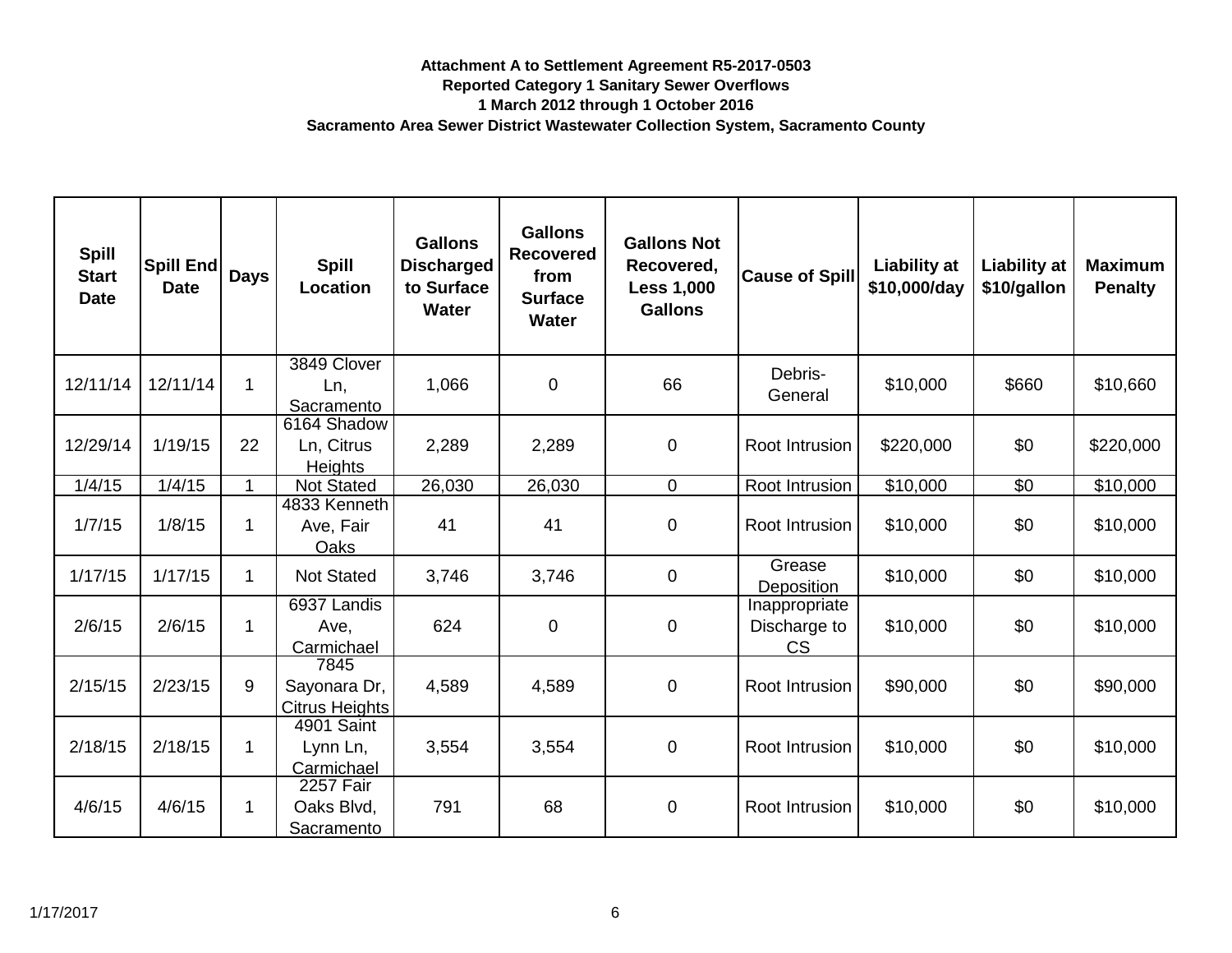| <b>Spill</b><br><b>Start</b><br><b>Date</b> | Spill End<br><b>Date</b> | <b>Days</b>    | <b>Spill</b><br>Location                           | <b>Gallons</b><br><b>Discharged</b><br>to Surface<br><b>Water</b> | <b>Gallons</b><br><b>Recovered</b><br>from<br><b>Surface</b><br><b>Water</b> | <b>Gallons Not</b><br>Recovered,<br><b>Less 1,000</b><br><b>Gallons</b> | <b>Cause of Spill</b>       | <b>Liability at</b><br>\$10,000/day | <b>Liability at</b><br>\$10/gallon | <b>Maximum</b><br><b>Penalty</b> |
|---------------------------------------------|--------------------------|----------------|----------------------------------------------------|-------------------------------------------------------------------|------------------------------------------------------------------------------|-------------------------------------------------------------------------|-----------------------------|-------------------------------------|------------------------------------|----------------------------------|
| 4/7/15                                      | 4/7/15                   | $\mathbf 1$    | 5700 Primrose<br>Dr, Citrus<br><b>Heights</b>      | 92                                                                | $\mathbf 0$                                                                  | $\boldsymbol{0}$                                                        | Grease<br>Deposition        | \$10,000                            | \$0                                | \$10,000                         |
| 4/7/15                                      | 4/7/15                   | 1              | 1530 Fulton<br>Ave,<br>Sacramento                  | 4,525                                                             | $\mathbf 0$                                                                  | 3,525                                                                   | Grease<br>Deposition        | \$10,000                            | \$35,250                           | \$45,250                         |
| 5/4/15                                      | 5/4/15                   | $\mathbf 1$    | 7772 Old<br>Auburn Rd,<br><b>Citrus Heights</b>    | 25                                                                | 25                                                                           | $\boldsymbol{0}$                                                        | Root Intrusion              | \$10,000                            | \$0                                | \$10,000                         |
| 7/21/15                                     | 7/21/15                  | 1              | 3 Park Sierra<br>Lane, Un-<br>incorporated<br>Area | 2,695                                                             | 2,695                                                                        | $\boldsymbol{0}$                                                        | Debris from<br>Construction | \$10,000                            | \$0                                | \$10,000                         |
| 9/1/15                                      | 9/1/15                   | 1              | 9800 Elk<br>Grove Florin<br>Rd. Elk Grove          | 82                                                                | 82                                                                           | $\boldsymbol{0}$                                                        | Root Intrusion              | \$10,000                            | \$0                                | \$10,000                         |
| 9/27/15                                     | 9/27/15                  | 1              | 2025 North<br>Ave,<br>Sacramento                   | 108                                                               | 108                                                                          | $\pmb{0}$                                                               | Debris-<br>General          | \$10,000                            | \$0                                | \$10,000                         |
| 10/9/15                                     | 10/10/15                 | $\overline{2}$ | 7051 Dolan<br>Wy, Citrus<br><b>Heights</b>         | 1                                                                 | 1                                                                            | $\boldsymbol{0}$                                                        | Root Intrusion              | \$20,000                            | \$0                                | \$20,000                         |
| 11/8/15                                     | 11/8/15                  |                | 7051 Dolan<br>Wy, Citrus<br><b>Heights</b>         | 905                                                               | $\mathbf 0$                                                                  | $\pmb{0}$                                                               | Root Intrusion              | \$10,000                            | \$0                                | \$10,000                         |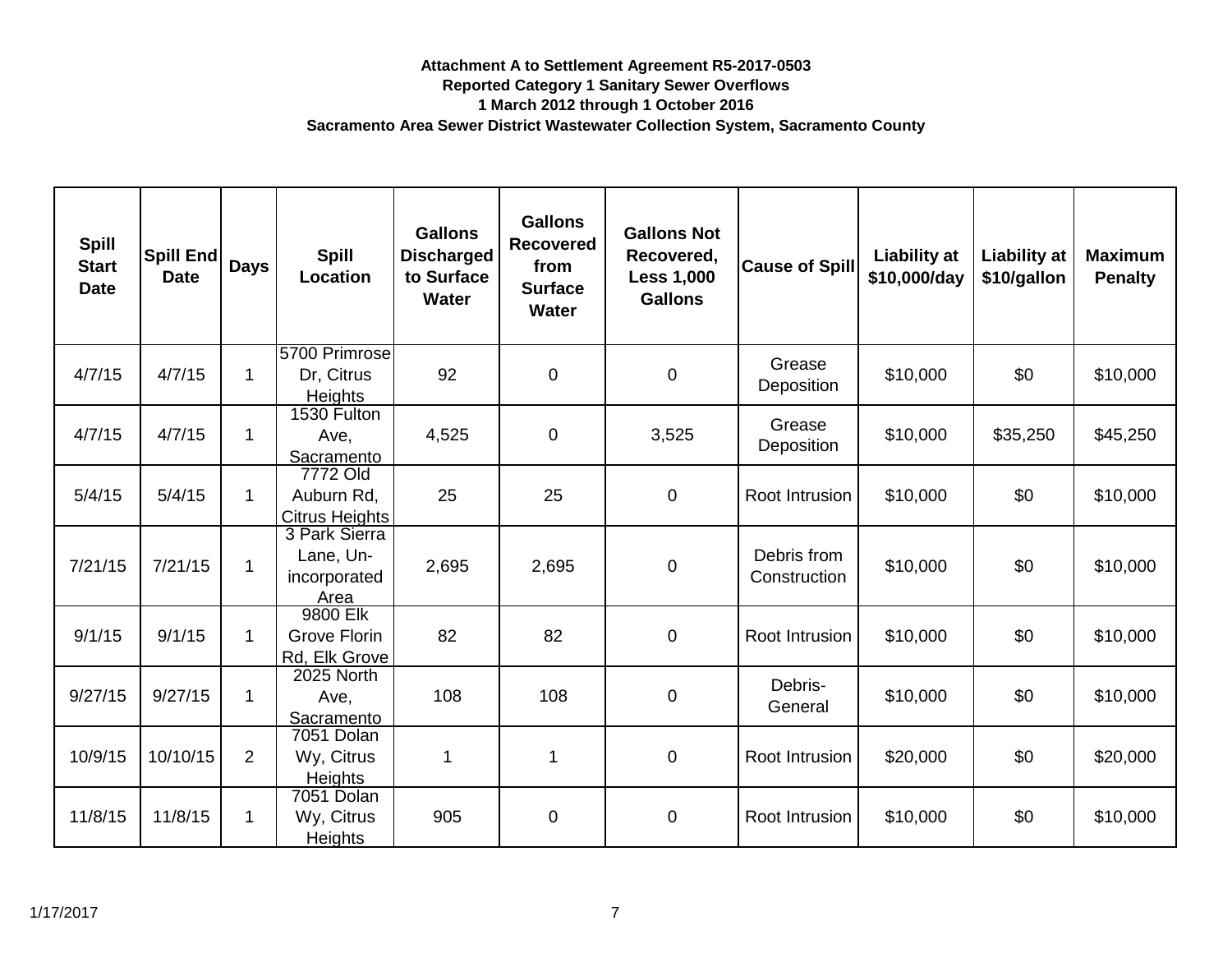| <b>Spill</b><br><b>Start</b><br><b>Date</b> | Spill End<br><b>Date</b> | <b>Days</b> | <b>Spill</b><br>Location                     | <b>Gallons</b><br><b>Discharged</b><br>to Surface<br><b>Water</b> | <b>Gallons</b><br><b>Recovered</b><br>from<br><b>Surface</b><br><b>Water</b> | <b>Gallons Not</b><br>Recovered,<br><b>Less 1,000</b><br><b>Gallons</b> | <b>Cause of Spill</b>              | <b>Liability at</b><br>\$10,000/day | <b>Liability at</b><br>\$10/gallon | <b>Maximum</b><br><b>Penalty</b> |
|---------------------------------------------|--------------------------|-------------|----------------------------------------------|-------------------------------------------------------------------|------------------------------------------------------------------------------|-------------------------------------------------------------------------|------------------------------------|-------------------------------------|------------------------------------|----------------------------------|
| 11/9/15                                     | 11/9/15                  |             | 7020<br>Gumwood Cr,<br><b>Citrus Heights</b> | 3                                                                 | $\overline{0}$                                                               | $\mathbf 0$                                                             | Root Intrusion                     | \$10,000                            | \$0                                | \$10,000                         |
| 11/13/15                                    | 11/13/15                 |             | 5700<br>Whitelock<br>Pkwy, Elk<br>Grove      | 6,190                                                             | 6,190                                                                        | $\boldsymbol{0}$                                                        | Pipe Structural<br>Problem/Failure | \$10,000                            | \$0                                | \$10,000                         |
| 1/8/16                                      | 1/11/16                  | 3           | 5933 York<br>Glen Ln.,<br>Sacramento         | 637                                                               | 637                                                                          | $\mathbf 0$                                                             | Debris-General                     | \$30,000                            | \$0                                | \$30,000                         |
| 1/14/16                                     | 1/14/16                  | 1           | 8651 Winding<br>Way, Fair<br>Oaks            | 46                                                                | 46                                                                           | $\pmb{0}$                                                               | Grease<br>deposition               | \$10,000                            | \$0                                | \$10,000                         |
| 1/23/16                                     | 1/23/16                  |             | 9400<br>Redwater Dr.,<br>Antelope            | 1,825                                                             | 1,825                                                                        | $\boldsymbol{0}$                                                        | Grease<br>deposition               | \$10,000                            | \$0                                | \$10,000                         |
| 1/25/16                                     | 1/25/16                  | 1           | 2237 Hurley<br>Way,<br>Sacramento            | 1,740                                                             | 1,740                                                                        | $\boldsymbol{0}$                                                        | Grease<br>deposition               | \$10,000                            | \$0                                | \$10,000                         |
| 2/3/16                                      | 2/3/16                   | 1           | 2251 Watt<br>Ave.,<br>Sacramento             | 120                                                               | 120                                                                          | $\boldsymbol{0}$                                                        | Root Intrusion                     | \$10,000                            | \$0                                | \$10,000                         |
| 2/7/16                                      | 2/7/16                   |             | 5466 Burr<br>Oak Way, Fair<br>Oaks           | 5,430                                                             | 5,430                                                                        | $\boldsymbol{0}$                                                        | Root Intrusion                     | \$10,000                            | \$0                                | \$10,000                         |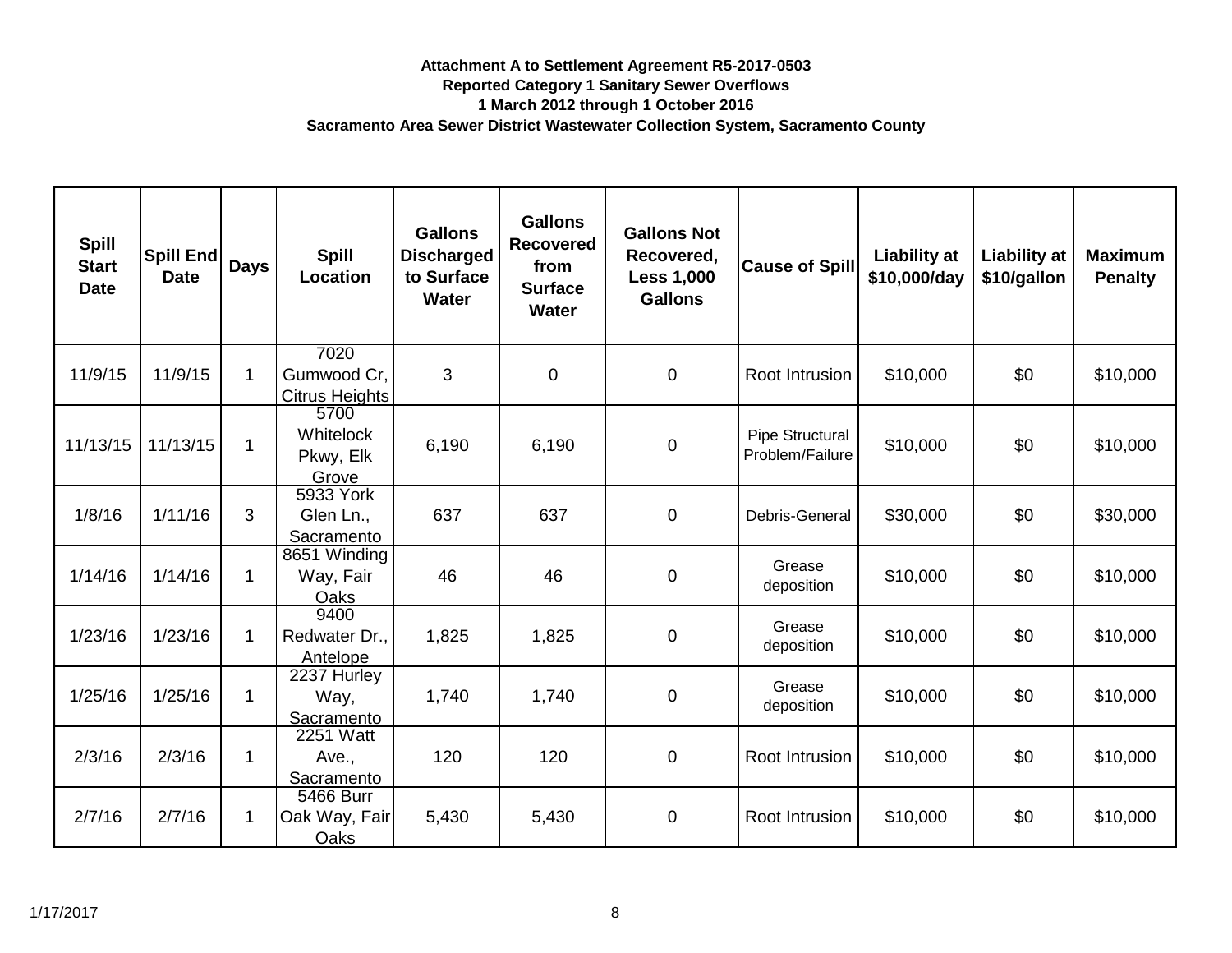| <b>Spill</b><br><b>Start</b><br><b>Date</b> | Spill End<br><b>Date</b> | <b>Days</b>    | <b>Spill</b><br>Location                            | <b>Gallons</b><br><b>Discharged</b><br>to Surface<br><b>Water</b> | <b>Gallons</b><br><b>Recovered</b><br>from<br><b>Surface</b><br><b>Water</b> | <b>Gallons Not</b><br>Recovered,<br><b>Less 1,000</b><br><b>Gallons</b> | <b>Cause of Spill</b>              | <b>Liability at</b><br>\$10,000/day | <b>Liability at</b><br>\$10/gallon | <b>Maximum</b><br><b>Penalty</b> |
|---------------------------------------------|--------------------------|----------------|-----------------------------------------------------|-------------------------------------------------------------------|------------------------------------------------------------------------------|-------------------------------------------------------------------------|------------------------------------|-------------------------------------|------------------------------------|----------------------------------|
| 2/21/16                                     | 2/21/16                  | 1              | <b>7209 Gail</b><br>Way, Fair<br>Oaks               | 728                                                               | 728                                                                          | $\pmb{0}$                                                               | Grease<br>deposition               | \$10,000                            | \$0                                | \$10,000                         |
| 3/6/16                                      | 3/8/16                   | $\overline{2}$ | Corner of<br>Richman and<br>Lawnwood,<br>Sacramento | 1,282                                                             | $\mathbf 0$                                                                  | 282                                                                     | Grease<br>deposition               | \$20,000                            | \$2,820                            | \$22,820                         |
| 3/10/16                                     | 3/14/16                  | 5              | 6713 Risata<br>Way, Elk<br>Grove                    | 931                                                               | $\mathbf 0$                                                                  | $\mathbf 0$                                                             | Root Intrusion                     | \$50,000                            | \$0                                | \$50,000                         |
| 3/13/16                                     | 3/14/16                  | $\mathbf{1}$   | 10401<br>Rockingham<br>Dr., Rancho<br>Cordova       | 612                                                               | $\mathbf 0$                                                                  | $\mathbf 0$                                                             | Root Intrusion                     | \$10,000                            | \$0                                | \$10,000                         |
| 7/9/16                                      | 7/9/16                   | $\mathbf 1$    | 3133 Becerra<br>Way,<br>Sacramento                  | 314                                                               | 314                                                                          | $\mathbf 0$                                                             | Root Intrusion                     | \$10,000                            | \$0                                | \$10,000                         |
| 8/11/16                                     | 8/11/16                  | 1              | 2625 Fulton<br>Ave.,<br>Sacramento                  | $\overline{2}$                                                    | $\overline{2}$                                                               | $\pmb{0}$                                                               | Pipe Structural<br>Problem/Failure | \$10,000                            | \$0                                | \$10,000                         |
| 8/29/16                                     | 9/1/16                   | 3              | 4145 Central<br>Ave., Fair<br>Oaks                  | 21,600                                                            | 15,600                                                                       | 5,000                                                                   | Root Intrusion                     | \$30,000                            | \$50,000                           | \$80,000                         |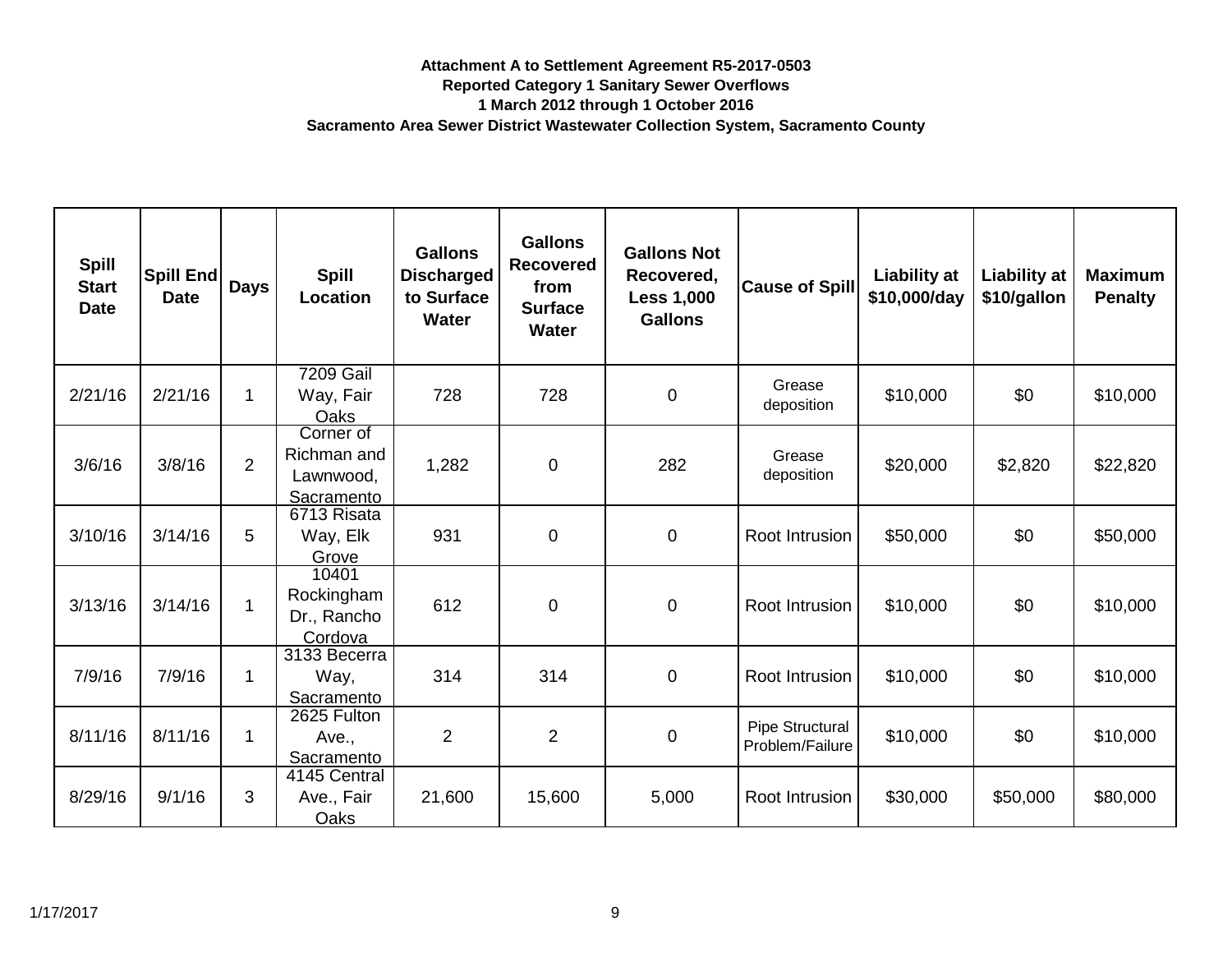| <b>Spill</b><br><b>Start</b><br><b>Date</b> | <b>Spill End</b><br><b>Date</b> | <b>Days</b>    | <b>Spill</b><br>Location            | <b>Gallons</b><br><b>Discharged</b><br>to Surface<br><b>Water</b> | <b>Gallons</b><br><b>Recovered</b><br>from<br><b>Surface</b><br><b>Water</b> | <b>Gallons Not</b><br>Recovered,<br><b>Less 1,000</b><br><b>Gallons</b> | <b>Cause of Spill</b> | <b>Liability at</b><br>\$10,000/day | <b>Liability at</b><br>\$10/gallon | <b>Maximum</b><br><b>Penalty</b> |
|---------------------------------------------|---------------------------------|----------------|-------------------------------------|-------------------------------------------------------------------|------------------------------------------------------------------------------|-------------------------------------------------------------------------|-----------------------|-------------------------------------|------------------------------------|----------------------------------|
| 9/10/16                                     | 9/10/16                         | $\mathbf 1$    | 2282<br>Woodside Ln.,<br>Sacramento | 60                                                                | 60                                                                           | $\pmb{0}$                                                               | Root Intrusion        | \$10,000                            | \$0                                | \$10,000                         |
| 9/15/16                                     | 9/15/16                         | $\mathbf 1$    | 2301 Loredo<br>Rd,<br>Sacramento    | 101                                                               | 101                                                                          | $\pmb{0}$                                                               | Root Intrusion        | \$10,000                            | \$0                                | \$10,000                         |
| 1/21/14                                     | 1/21/14                         |                | unknown                             | 524                                                               | 524                                                                          | $\mathbf 0$                                                             | unknown               | \$10,000                            | \$0                                | $\overline{$}10,000$             |
| 2/10/14                                     | 2/10/14                         | 1              | unknown                             | 23                                                                | $\overline{0}$                                                               | $\mathsf 0$                                                             | unknown               | \$10,000                            | $\sqrt{6}$                         | \$10,000                         |
| 3/30/14                                     | 4/11/14                         | $\overline{2}$ | unknown                             | 481                                                               | $\overline{0}$                                                               | $\overline{0}$                                                          | unknown               | \$20,000                            | $\overline{60}$                    | \$20,000                         |
| <b>Total</b>                                |                                 | 122            |                                     | 300,236                                                           | 278,343                                                                      | 12,088                                                                  |                       | \$1,220,000                         | \$120,880                          | \$1,340,880                      |
|                                             |                                 |                |                                     |                                                                   |                                                                              |                                                                         |                       |                                     |                                    |                                  |
|                                             |                                 |                |                                     |                                                                   |                                                                              |                                                                         |                       |                                     |                                    |                                  |
|                                             |                                 |                |                                     |                                                                   |                                                                              |                                                                         |                       |                                     |                                    |                                  |
|                                             |                                 |                |                                     |                                                                   |                                                                              |                                                                         |                       |                                     |                                    |                                  |
|                                             |                                 |                |                                     |                                                                   |                                                                              |                                                                         |                       |                                     |                                    |                                  |
|                                             |                                 |                |                                     |                                                                   |                                                                              |                                                                         |                       |                                     |                                    |                                  |
|                                             |                                 |                |                                     |                                                                   |                                                                              |                                                                         |                       |                                     |                                    |                                  |
|                                             |                                 |                |                                     |                                                                   |                                                                              |                                                                         |                       |                                     |                                    |                                  |
|                                             |                                 |                |                                     |                                                                   |                                                                              |                                                                         |                       |                                     |                                    |                                  |
|                                             |                                 |                |                                     |                                                                   |                                                                              |                                                                         |                       |                                     |                                    |                                  |
|                                             |                                 |                |                                     |                                                                   |                                                                              |                                                                         |                       |                                     |                                    |                                  |
|                                             |                                 |                |                                     |                                                                   |                                                                              |                                                                         |                       |                                     |                                    |                                  |
|                                             |                                 |                |                                     |                                                                   |                                                                              |                                                                         |                       |                                     |                                    |                                  |
|                                             |                                 |                |                                     |                                                                   |                                                                              |                                                                         |                       |                                     |                                    |                                  |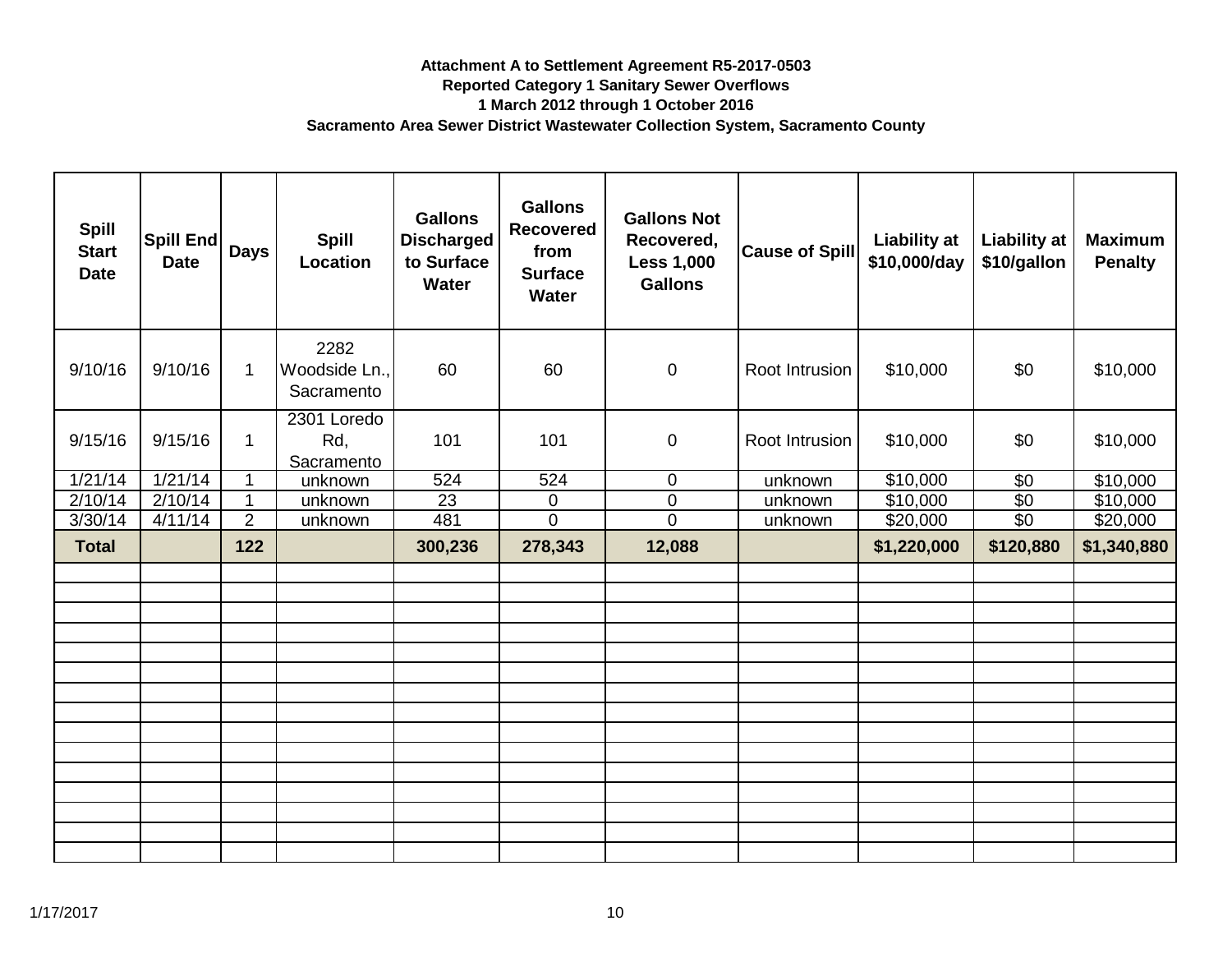### **Attachment B to Stipulated Agreement R5-2017-0503 Penalty Calculation Factors Sacramento Area Sewer District, Sacramento County**

The State Water Board's *Water Quality Enforcement Policy* (Enforcement Policy) establishes a methodology for determining administrative civil liability by addressing the factors that are required to be considered under California Water Code (CWC) section 13385(e). Each factor of the nine-step approach is discussed below, as is the basis for assessing the corresponding score. The Enforcement Policy can be found at: [http://www.waterboards.ca.gov/water\\_issues/programs/enforcement/docs/enf\\_policy\\_final111709.pdf.](http://www.waterboards.ca.gov/water_issues/programs/enforcement/docs/enf_policy_final111709.pdf)

# **VIOLATION 1: 17-19 OCTOBER 2015 SPILL**

State Board Order 2006-0003-DWQ prohibits any SSO that results in the discharge of sewage to surface waters, and prohibits SSOs that cause nuisance conditions.

On 19 October 2015, the Discharger notified Board staff and other agencies of a spill or raw sewage into Arcade Creek near 6601 Thalia Way in Citrus Heights. The Discharger's contractor had installed a 10-inch temporary sewer bypass across Arcade Creek on October 16<sup>th</sup>, and then had left for the weekend. Rain fell during the early morning hours of October 17<sup>th</sup>, the creek flow increased, and a joint in the pipe separated, spilling sewage into the creek. No one inspected the sewer bypass or noticed the spill until the contractor returned to work at  $7:00$  am on October  $19<sup>th</sup>$ .

The Discharger was unable to use the most accurate methods to calculate the spill volume, since the spill was not discovered until a couple of days later. Based on the best information available to the Discharger available at that time, the Discharger assumed that the spill began at 5:00 am on October 17<sup>th</sup> (based on the start of rainfall and expected time for the creek to rise) and flowed at a rate of 62.5 gpm (based on a dry-weather hydraulic model for the pipe segment) until stopped by the contractor at 7:10 am on October  $19<sup>th</sup>$ . The Discharger estimates that 188,125 gallons of raw sewage flowed into Arcade Creek.

The Discharger submitted a 1 December 2015 report describing the spill and its response. The Discharger states that it took field measurements to determine how far the spill had travelled downstream. However, these measurements are not described or quantified in the report. Based on the measurements, a temporary downstream dam was constructed at 12:40 pm on October  $19<sup>th</sup>$ , and a temporary upstream dam was constructed at on October  $20<sup>th</sup>$ . The Discharger's work logs show that it finished pumping the sewage from Arcade Creek at 1:30 pm on October 23<sup>nd</sup>, and the Discharger states that the 188,125 gallon spill was recovered.

The Discharger states that to prevent such spills in the future, it has *"… increased the frequency of monitoring the gravity bypass systems at all project locations with active bypasses in place. During dry weather, SASD required the contractors to inspect the bypass systems every 12 hours or less. During a rain event, SASD staff will inspect*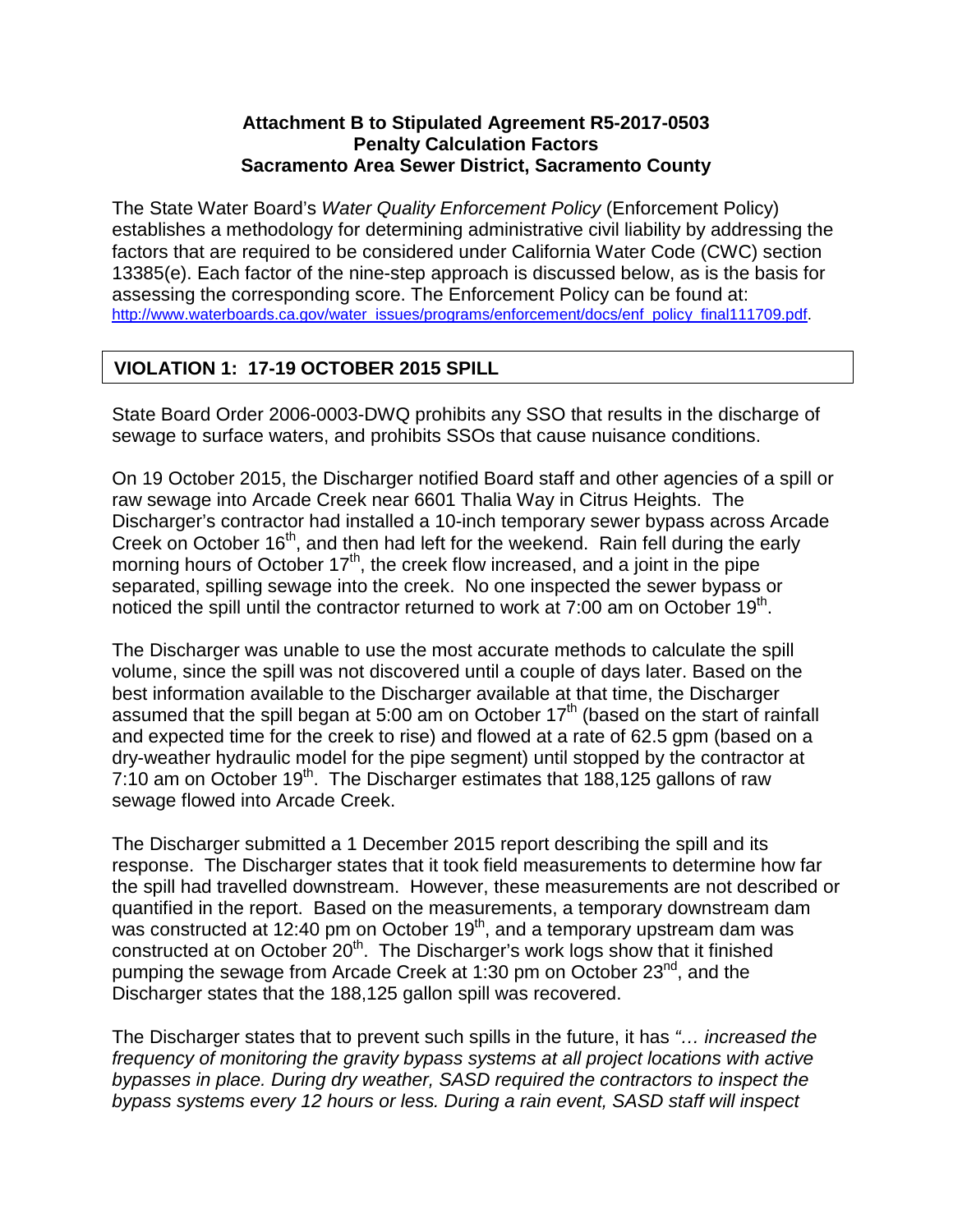*active bypass systems every 6 hours or less. SASD staff will also evaluate the criteria for future bypass plans and monitoring of bypass operations."*

### **Step 1 – Potential for Harm for Discharge Violations**

The "potential harm to beneficial uses" factor considers the harm that may result from exposure to the pollutants in the illegal discharge, while evaluating the nature, circumstances, extent, and gravity of the violation(s). A three-factor scoring system is used for each violation or group of violations: (1) the potential for harm to beneficial uses; (2) the degree of toxicity of the discharge; and (3) whether the discharge is susceptible to cleanup or abatement.

### Factor 1: Harm or Potential Harm to Beneficial Uses.

A score between 0 and 5 is assigned based on a determination of whether the harm or potential for harm to beneficial uses ranges from negligible (0) to major (5). During the 17-19 October 2015 incident, raw sewage was discharged to Arcade Creek, a tributary to the Sacramento River. The designated beneficial uses of the Sacramento River and its tributaries that could be impacted by the unauthorized discharge include municipal and domestic supply, irrigation supply, contact and non-contact recreation, warm and cold freshwater habitat, warm and cold migration, warm and cold spawning, wildlife habitat, and navigation.

Raw sewage spilled directly to Arcade Creek. Discharges of sewage to surface water must typically be treated to a high standard to prevent adverse impacts to aquatic life. Toxicity is the degree to which a substance can damage a living or non-living organism. Toxicity can refer to the effect on a whole organism, such as an animal, bacterium, or plant, as well as the effect on a substructure of the organism, such as a cell or an organ. In this case, the discharge consisted of raw sewage, which contains pathogens, nitrogen, ammonia, and biological oxygen demand. The discharge was into a small creek with typically low flow in the fall months, so there was little opportunity for dilution and therefore additional contact time with sensitive species. Fish are highly sensitive to even small concentrations of ammonia.

On October 19<sup>th</sup>, three days after the spill began, the Discharger collected water samples upstream and downstream of the spill. Results are shown in the table below. Based on the analytical results, the upstream samples were influenced by the spill (it is noted that the Discharger's spill report states that the spill moved upstream as well as downstream). The downstream results either show the extent of the spill or that the spill had become diluted with natural water in Arcade Creek.

| <b>Constituent</b>                   | Upstream, about 60<br>feet<br>(influenced by spill) | At spill origin | Downstream,<br>about 1.75<br>miles |
|--------------------------------------|-----------------------------------------------------|-----------------|------------------------------------|
| Total coliform organisms, MPN/100 ml | 54,000,000                                          | 54,000,000      | 5,400,000                          |
| Biochemical oxygen demand, mg/L      | 75                                                  | 1.600           | 15                                 |
| Ammonia -N, mg/L                     | 12                                                  | 15              | 0.44                               |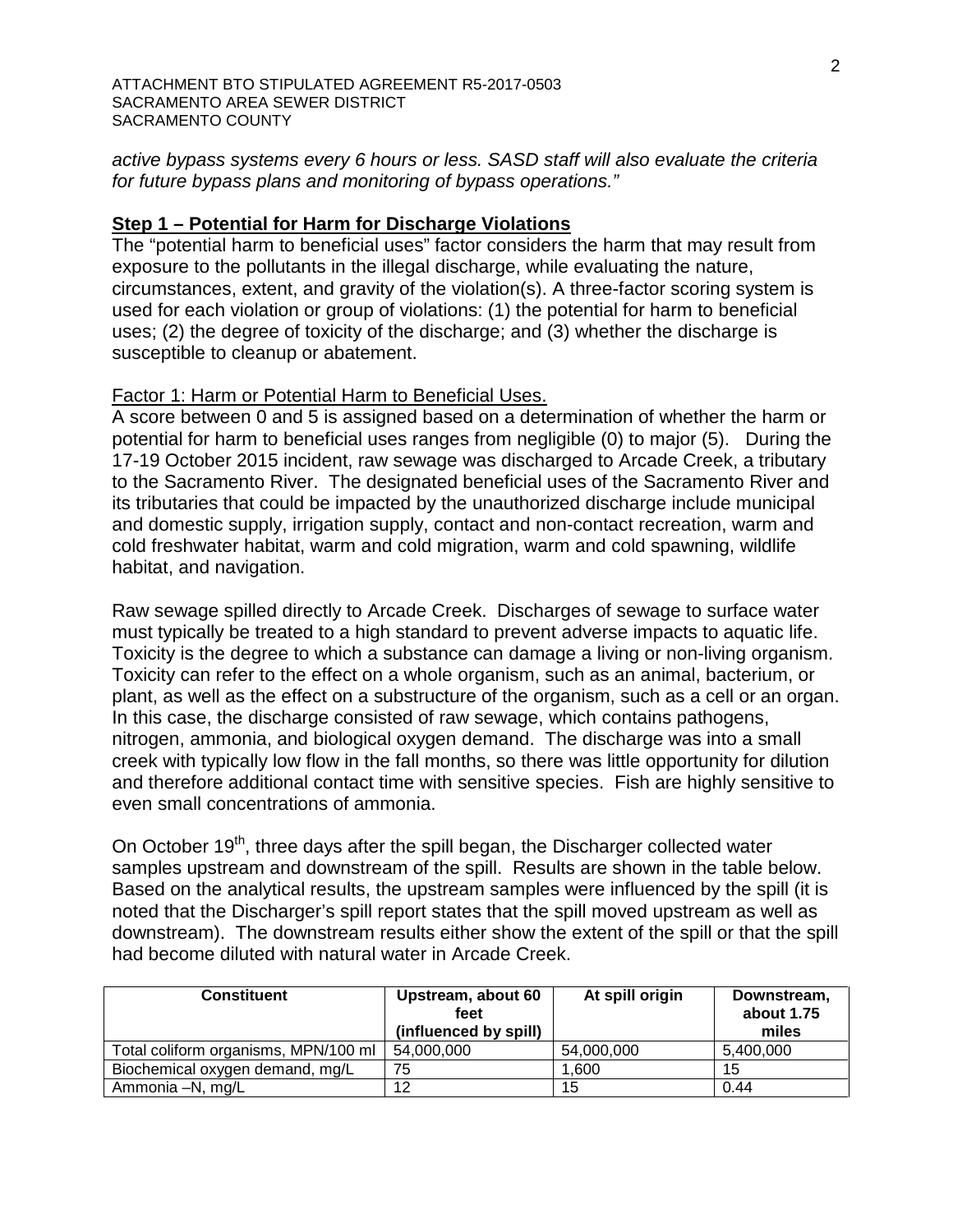The Water Board has issued NPDES permits for two nearby wastewater treatment plants<sup>[1](#page-23-0)</sup>, both of which discharge into relatively small creeks. These permits require that the effluent be treated such that the BOD does not exceed 20 mg/L as a daily maximum, ammonia-N does not exceed 2.2 or 2.9 as a daily maximum, and total coliform organisms do not exceed 240 MPN/100 ml. Based on the limits in the NPDES discharge permits as compared to the analytical data provided by the Discharger, the spill resulted in at least a moderate potential harm to beneficial uses. "Moderate" is defined as "impacts are observed or reasonably expected and impacts to beneficial uses are moderate and likely to attenuate without appreciable acute or chronic effects." Therefore a score of 3, moderate, is assigned for this factor.

### Factor 2: The Physical, Chemical, Biological or Thermal Characteristics of the Discharge.

A score between 0 and 4 is assigned based on a determination of the risk or threat of the discharged material. "Potential receptors" are those identified considering human, environmental, and ecosystem exposure pathways. In this case, the sanitary sewer overflows were raw sewage, and as such are known to contain highly elevated concentrations of coliform organisms, biochemical oxygen demand, and ammonia, as confirmed by the Discharger's water samples. Elevated levels of these constituents can lead to low dissolved oxygen in the receiving water, impacts to aquatic life, and impacts to human health. The Discharger also de-watered 1.75 miles of Arcade Creek in an attempt to recover the sewage. This dewatering would have had a detrimental effect on the aquatic life in the creek. Because the discharged material possesses "an abovemoderate risk or a direct threat to potential receptors," a score of 3 was assigned for this factor.

### Factor 3: Susceptibility to Cleanup or Abatement.

A score of 0 is assigned for this factor if 50% or more of the discharge is susceptible to cleanup or abatement. A score of 1 is assigned if less than 50% of the discharge is susceptible to cleanup or abatement. This factor is evaluated regardless of whether the discharge was actually cleaned up or abated by the discharger. In this case, the Discharger asserts that the entire spill was cleaned up. While it is probable that a portion of the spill was recovered, Board staff contends that less than 50% of the discharge was susceptible to cleanup or abatement, as described below. Therefore, a score of 1 was assigned to this factor.

Central Valley Water Board staff maintains that full recovery of an entire spill volume within the creek would be infeasible three days after the spill occurred given prevailing precipitation and flow conditions. To confirm conditions along Arcade Creek at the time of the spill, precipitation and discharge measurements were obtained from the California

<span id="page-23-0"></span> $1$  City of Roseville, Dry Creek Wastewater Treatment Plant, Order R5-2014-0049 and City of Roseville, Pleasant Grove Wastewater Treatment Plant, Order R5-2014-0051.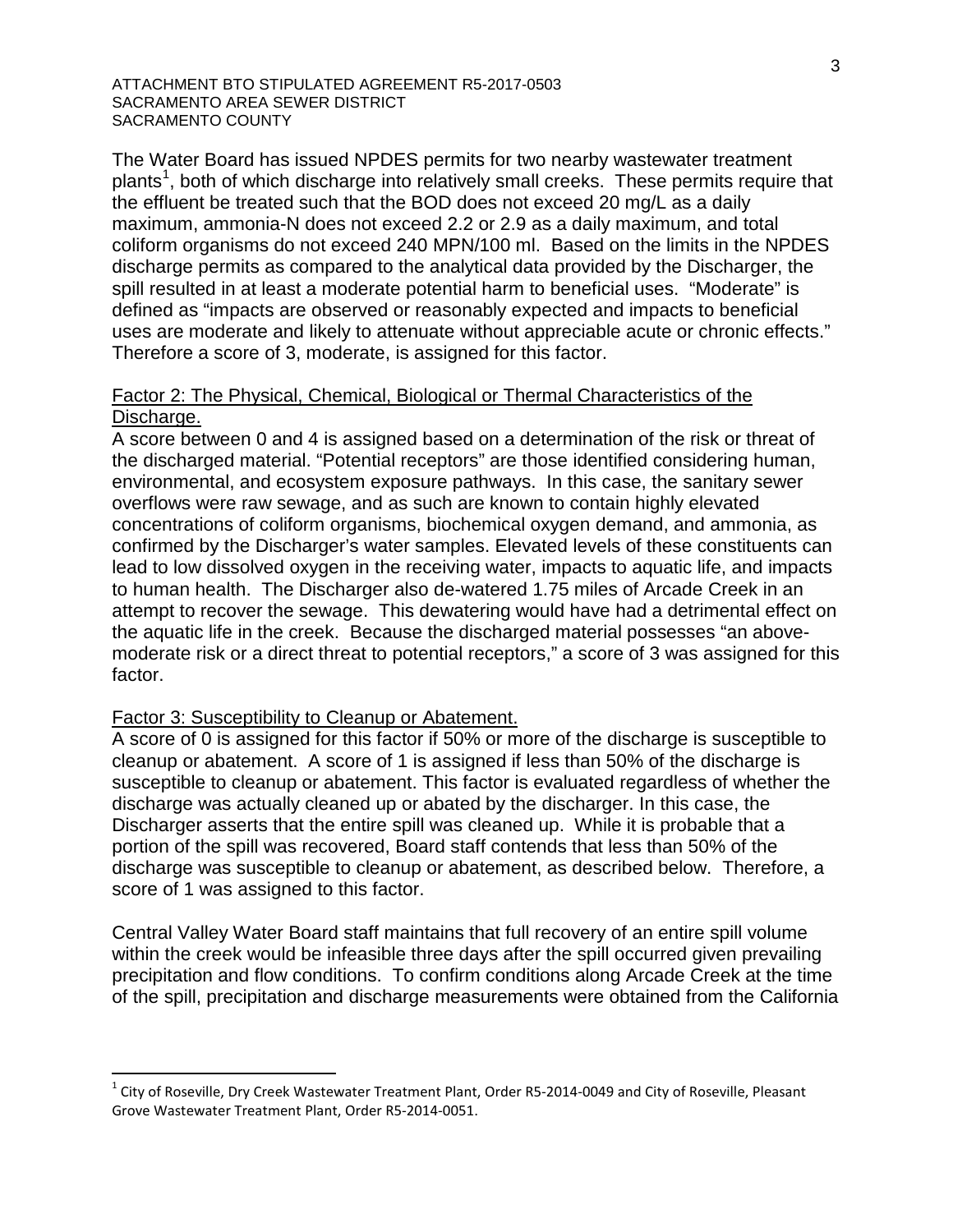Department of Water Resources precipitation gage AMC and United States Geological Survey stream gage 11447360 for the time period of 15 October to 30 October [2](#page-24-0)015. $^2$ 

Figure 1 displays precipitation and discharge data obtained from both gages. A rain event coincided with the break in the pipeline, so it is expected that a portion of the sewage moved downstream with the increased flow of the creek. The Discharger states that it took field measurements three days after the spill began in an effort to find the edge of the plume. However, there is no additional information in the record to explain how or why the Discharger thought it had determined the extent of the plume. As shown in Figure 1, the flow in the creek had subsided substantially by the time the Discharger knew about the spill and began taking measurements. Therefore, it is expected that a portion of the sewage seeped into the soil and/or groundwater as the water flow receded. And finally, the Discharger's 1 December 2015 spill report states that the creek was flushed with 1.7 million gallons of water. With this volume of water used for flushing, it was not possible for the Discharger to determine the amount of sewage that was recovered. For these reasons, Board staff has assigned a score of 1 to the Susceptibility to Cleanup factor.



<span id="page-24-0"></span><sup>&</sup>lt;sup>2</sup> California Department of Water Resources, California Data Exchange Center, Arcade Creek at Winding Way (Precipitation Station AMC) http://cdec.water.ca.gov/cgi-progs/staMeta?station\_id=AMC; United States Geological Survey stream gage, Arcade Creek near Del Paso Heights, CA (stream gage 1147360) http://waterdata.usgs.gov/nwis/uv?site\_no=11447360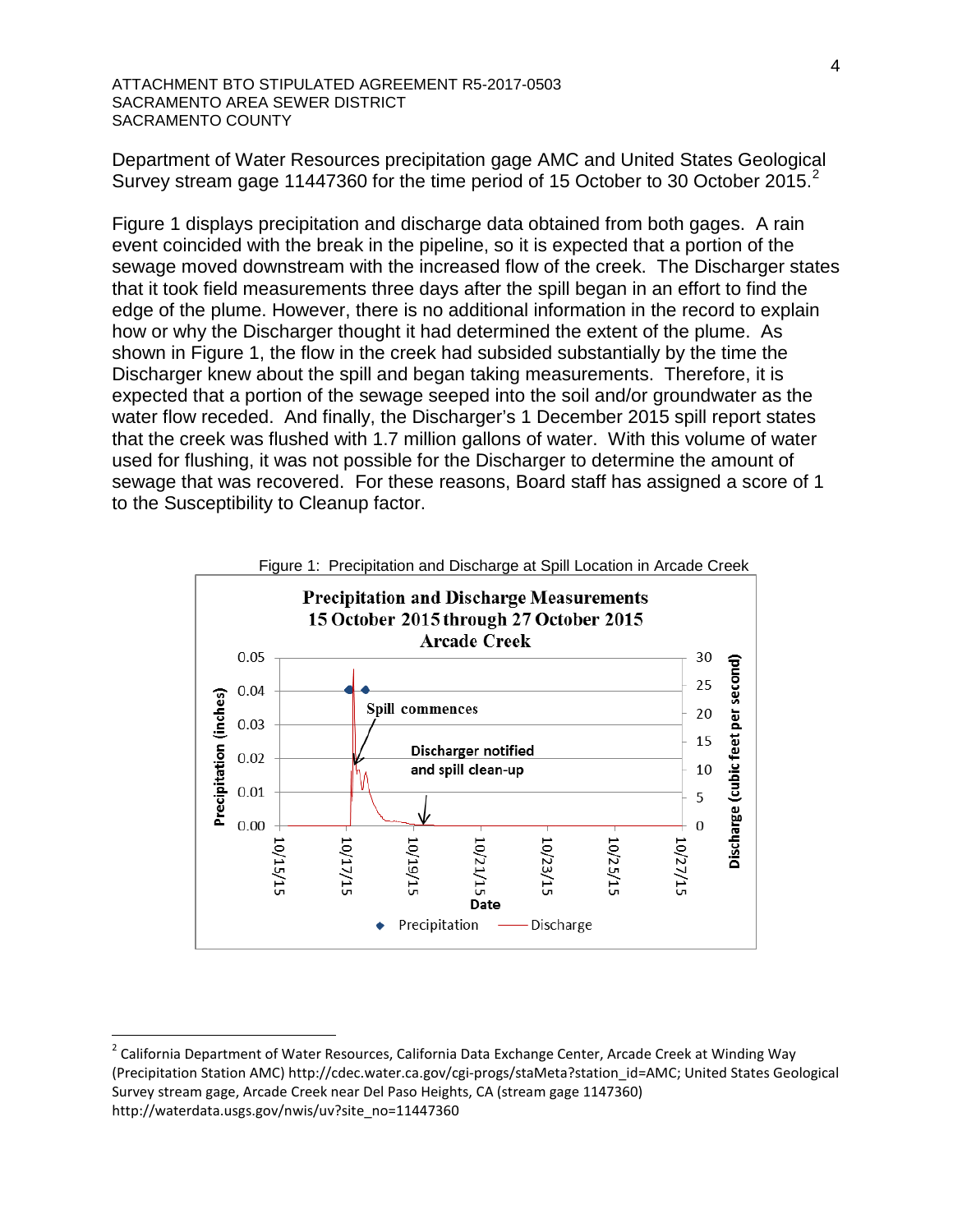#### Final Score – "Potential for Harm"

The scores of the three factors are added to provide a Potential for Harm score for each violation or group of violations. In this case, **a final score of 7** was calculated. The total score is then used in Step 2, below.

#### **Step 2 – Assessment for Discharge Violations**

This step addresses administrative civil liabilities for the spills based on both a pergallon and a per-day basis.

#### 1. Per Gallon Assessment for Discharge Violation

When there is a discharge, the Central Valley Water Board is to determine an initial liability amount on a per gallon basis using the Potential for Harm score and the Extent of Deviation from Requirement of the violation.

The Potential for Harm Score was determined in Step 1, and is 7. In this case, the Central Valley Water Board finds the Extent of Deviation from Requirement is "moderate" because the WDRs prohibit any sanitary sewer overflow that results in a discharge of raw sewage to waters of the United States. Table 1 of the Enforcement Policy (p. 14) is used to determine a "per gallon factor" based on the total score from Step 1 and the level of Deviation from Requirement. For this particular case, the factor is 0.20. This value of 0.20 is multiplied by the volume of discharge and the days of discharge, as described below.

The Enforcement Policy allows for a reduction in the maximum penalty amount of \$10 per gallon for high volume discharges. Although the Discharger probably recovered a portion of spill, it is not possible to determine the exact volume that remained in the environment and Board staff is using the full volume in the penalty calculation. The 17- 19 October 2015 spill incident of 188,125 gallons is considered "high volume" based on the total gallons discharged and therefore reduction to \$2/gallon has been applied in this case. CWC section 13385(c)(2) states that the civil liability amount is to be based on the number of gallons discharged but not cleaned up<sup>[3](#page-25-0)</sup>, over 1,000 gallons for each spill event. Of the 188,125 gallons spilled, a total of 187,125 gallons were discharged in excess of 1,000 gallons into waters of the United States.

> The Per Gallon Assessment is as follows: 0.20 factor from Table 1 x 187,125 gallons x \$2 per gallon =  $$74,850$

<span id="page-25-0"></span> $3$  The Discharger states that the entire spill was cleaned up but Board staff contends that this was not possible. The Discharger has not provided any information as to the volume of water removed from the creek, and of that, the volume due to rainwater and flushing. It is not possible to calculate the exact volume that was cleaned up, and therefore staff has made the reasonable determination to use the entire volume of the spill in the calculation. This allows the high volume discount to be applied, works to the benefit of the Discharger, and provides a more reasonable penalty. If a majority of the spill had been cleaned up, then the high volume discount could not be applied and the penalty amount would be higher.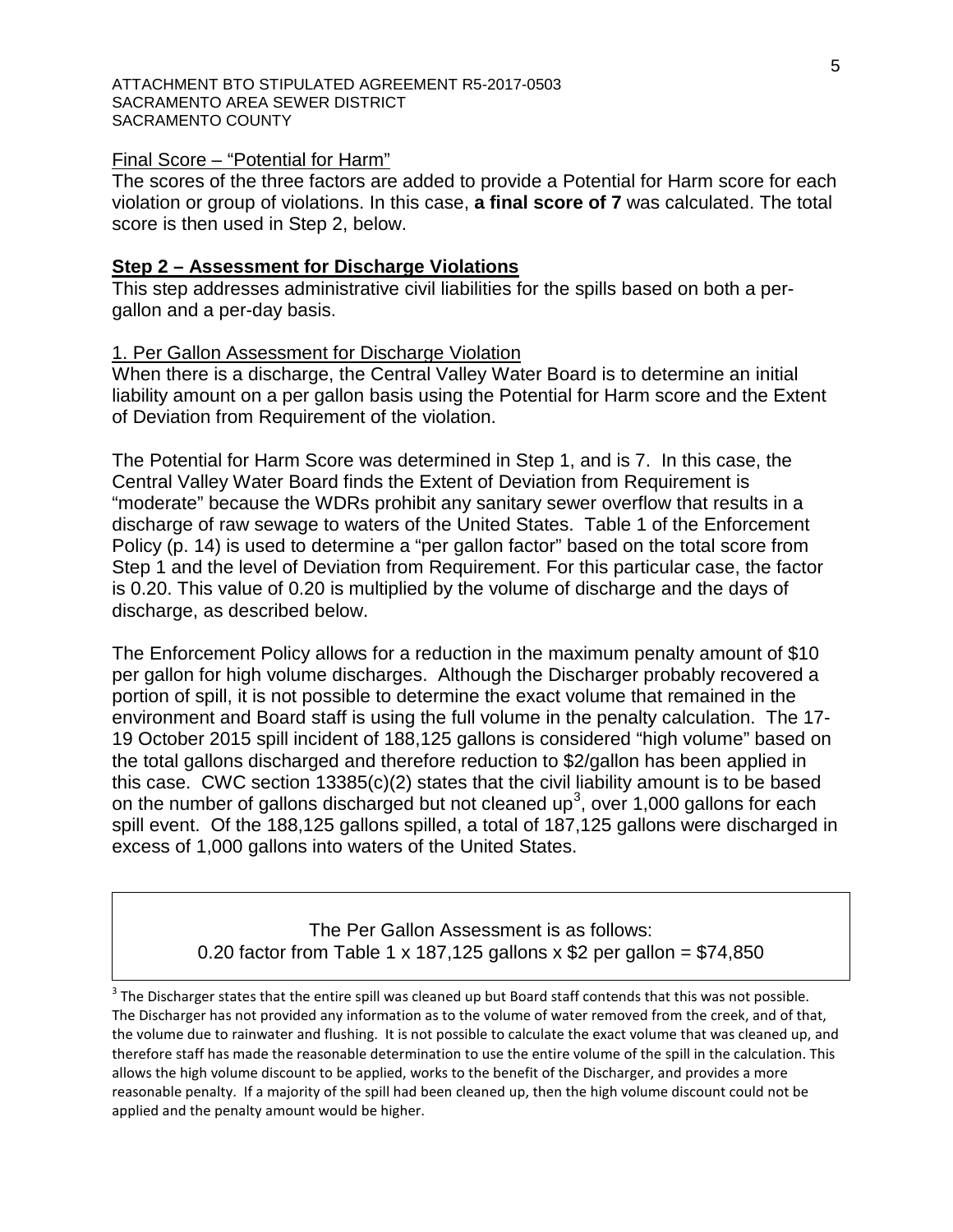### 2. Per Day Assessment for Discharge Volume

When there is a discharge, the Central Valley Water Board is to determine an initial liability amount on a per day basis using the same Potential for Harm and the Extent of Deviation from Requirement that were used in the per-gallon analysis. The "per day" factor (determined from Table 2 of the Enforcement Policy) is 0.20. The spill event took place over 3 days, commencing on 17 October 2015 at 0500 hours and stopping on 19 October 2015 at 0710 hours.

> The Per Day Assessment is as follows: 0.20 factor from Table 2 x 3 days x  $$10,000$  per day =  $$6,000$

**Initial Liability Amount:** The value is determined by adding together the per gallon assessment and the per day assessment. For this case, the total is \$74,850 + \$6,000 for a total initial liability amount of \$80,850.

### **Step 3 – Per Day Assessment for Non-Discharge Violation**

The Enforcement Policy states that the Board shall calculate an initial liability for each non-discharge violation. In this case, this factor does not apply because this violation is related to the discharge of raw sewage water, and the liability was determined in Step 2.

### **Step 4 – Adjustment Factors**

There are three additional factors to be considered for modification of the amount of initial liability: the violator's culpability, efforts to clean-up or cooperate with regulatory authority, and the violator's compliance history. After each of these factors is considered for the violations involved, the applicable factor should be multiplied by the proposed amount for each violation to determine the revised amount for that violation.

### **Culpability**

Higher liabilities should result from intentional or negligent violations as opposed to accidental violations. A multiplier between 0.5 and 1.5 is to be used, with a higher multiplier for negligent behavior. The 17 October 2015 spill event resulted from a rain event, negligence in non-inspection of a temporary pipeline across a creek during and immediately following a rain event, and inadequate oversight of a contractor. If the Discharger and/or contractor had conducted adequate oversight of this construction project, this spill would have been avoided or would have been significantly less. The Discharger and its contractor are fully culpable for this spill and therefore a multiplier value of at least 1.2 is appropriate.

### Cleanup and Cooperation

This factor reflects the extent to which a discharger voluntarily cooperated in returning to compliance and correcting environmental damage. A multiplier between 0.75 and 1.5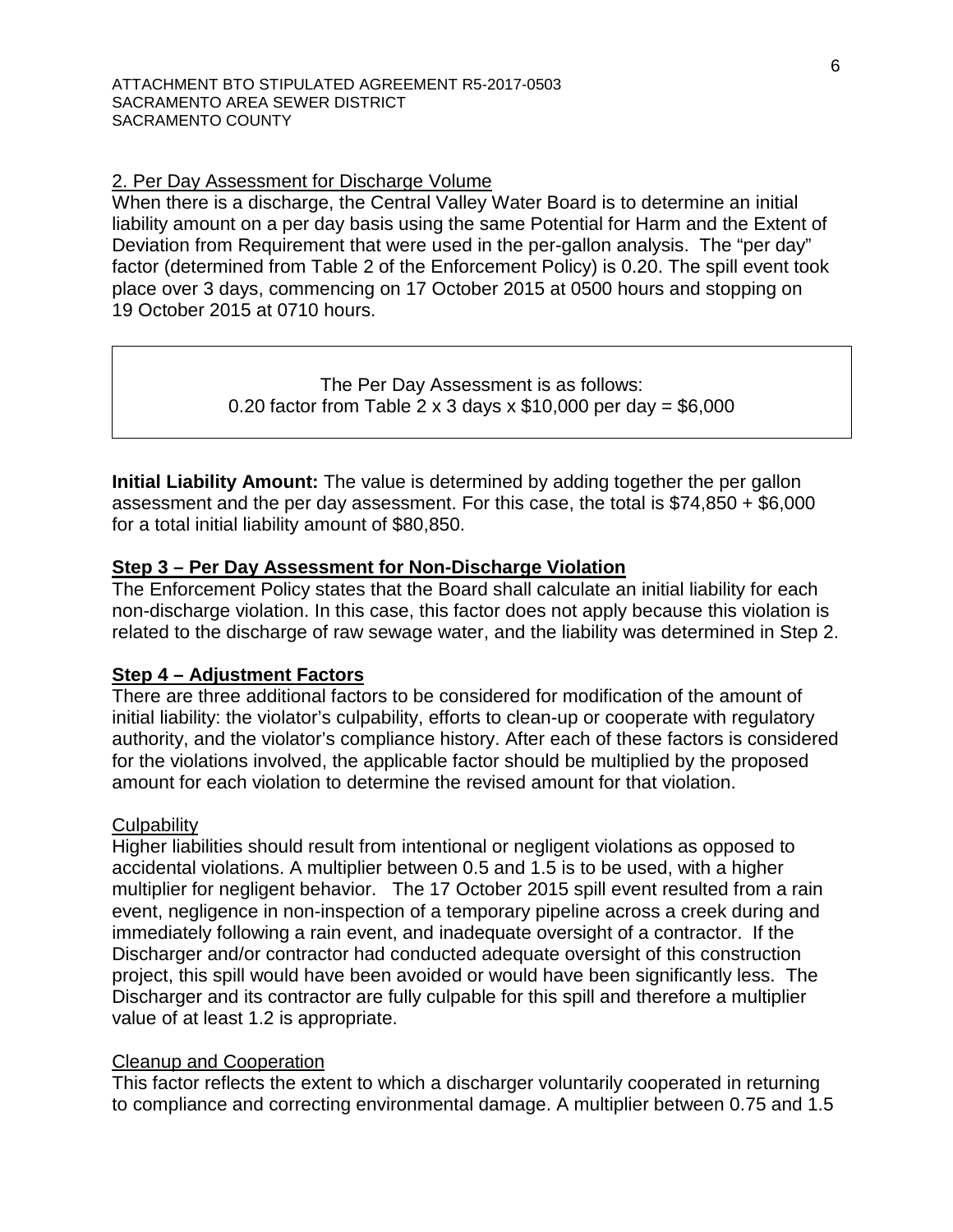is to be used, with a higher multiplier when there is a lack of cooperation. The Discharger cooperated by providing prompt notification to Board staff and other agencies, once it had been made aware of the incident. The Discharger also took undertook significant voluntarily efforts to clean up the spill. According to the Discharger's SSO Technical Report, a new pipeline was put online on 26 October 2015 and the failed temporary gravity bypass pipeline system was removed. The Discharger has changed its protocol and is now requiring bypass pipeline systems to be inspected every 12 hours for dry weather conditions and every six hours in wet weather conditions. Therefore, the Discharger was given a multiplier value of 1.0.

#### History of Violations

When there is a history of repeat violations, the Enforcement Policy requires a minimum multiplier of 1.1 to be used. This Discharger has a history of sanitary sewer overflows. On 2 July 2008, the Executive Officer of the Central Valley Water Board issued Administrative Civil Liability Complaint (ACLC) R5-2008-0545 for sanitary sewer overflows that occurred between 2 November 2006 and 14 April 2008. The ACLC was in the amount of \$201,000. The spill history in the ACLC included a raw sewage spill that occurred on 13 February 2008 of over 700,000 gallons to Arcade Creek after a pipeline that bridged the creek collapsed. In addition, Central Valley Water Board staff issued 12 Notice of Violations (NOVs) for certified sanitary sewer overflow reports submitted to the CIWQS database by the Discharger between 11 January 2011 and 10 November 2014. Each directs the Discharger to take all necessary actions to remediate future sanitary sewer overflows and comply with the WDRs. For the 17-19 October 2015 spill event, the Discharger was given a value of 1.1.

## **Step 5 - Determination of Total Base Liability Amount**

The Total Base Liability is determined by applying the adjustment factors from Step 4 to the Initial Liability Amount determined in Step 2.

**Total Base Liability Amount:** This value is determined by applying the adjustment factors from Step 4 to the Initial Liability Amount determined in Step 3.

### **Total Base Liability Amount, Violation 1**

 $$80,850 \times 1.2 \times 1.0 \times 1.1 = $106,722$ Total Base Liability Amount, Violation 1 = \$106,722

# **VIOLATION 2: REMAINING CATEGORY 1 SPILLS OCCURRING FROM 1 MARCH 2012 TO 20 NOVEMBER 2015**

State Board Order 2006-0003-DWQ requires the Discharger to properly manage, operate, and maintain its sanitary sewer system and ensure the system operators are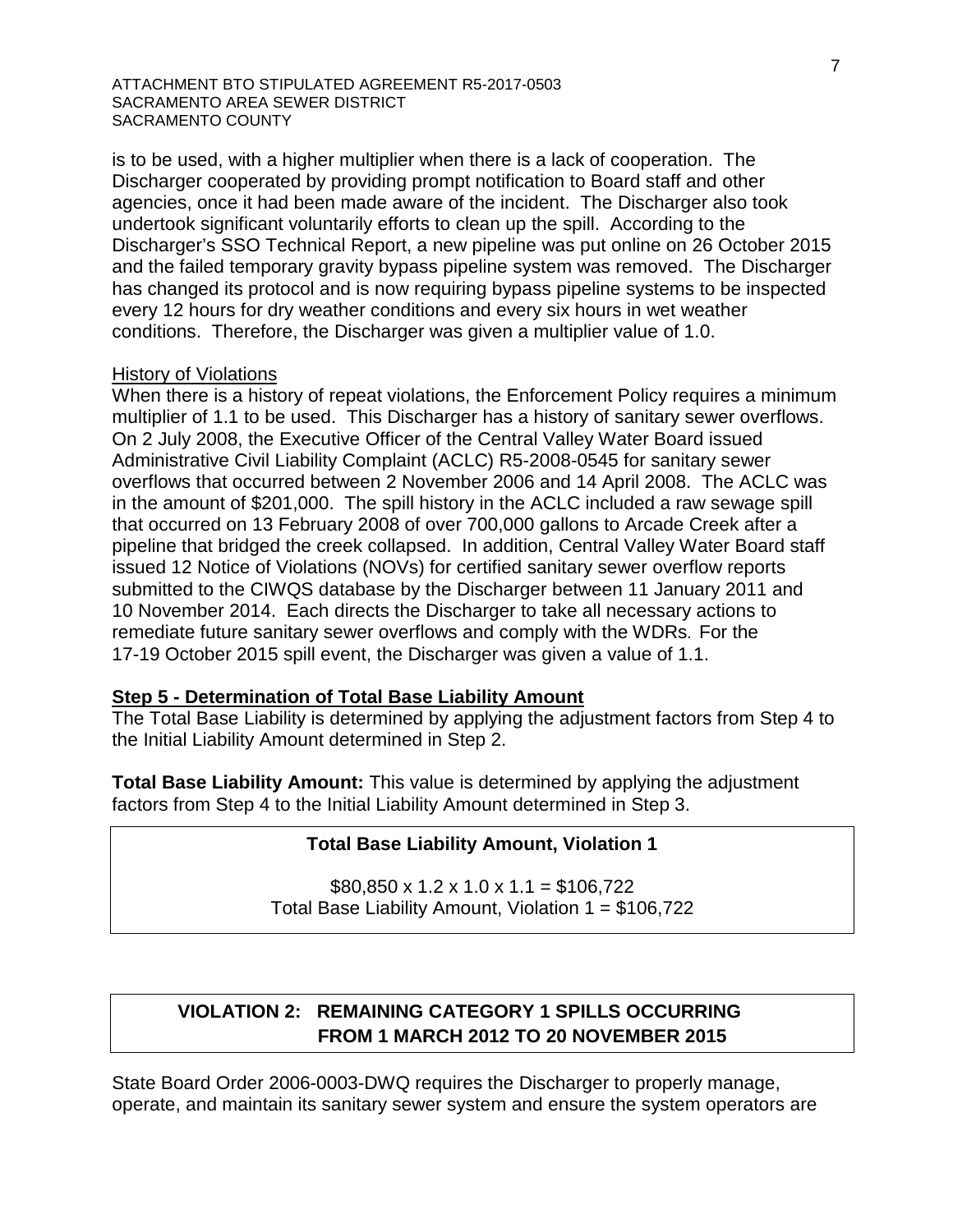adequately trained and possess adequate knowledge, skills, and abilities (Provision D.8). The Discharger has a history of intermittent sanitary sewer overflows attributable to management, operation, and maintenance problems within its sanitary sewer collection system. Between 1 March 2012 and 1 October 2016, the Discharger has attributed multiple sanitary sewer overflows to operational and structural failures, including root intrusion, grease deposition, and presence of debris. As listed on Attachment A of this Stipulated Agreement, a total of 79 spills occurred over 122 days, with a volume discharged of 300,236 gallons discharged to surface water. Because each incident resulted from similar causes, they will be considered together instead of individually under this violation category. (Note that the 17-19 October 2015 spill is not included as part of this violation).

### **Step 1 – Potential for Harm for Discharge Violations**

The "potential harm to beneficial uses" factor considers the harm that may result from exposure to the pollutants in the illegal discharge, while evaluating the nature, circumstances, extent, and gravity of the violation(s). A three-factor scoring system is used for each violation or group of violations: (1) the potential for harm to beneficial uses; (2) the degree of toxicity of the discharge; and (3) whether the discharge is susceptible to cleanup or abatement.

#### Factor 1: Harm or Potential Harm to Beneficial Uses.

A score between 0 and 5 is assigned based on a determination of whether the harm or potential for harm to beneficial uses ranges from negligible (0) to major (5). Raw sewage was discharged to multiple surface waters or spilled in a location where it potentially would be discharged to surface waters. A score of 3 was assigned to this factor as the majority of the spills were cleaned up.

### Factor 2: The Physical, Chemical, Biological or Thermal Characteristics of the Discharge.

A score between 0 and 4 is assigned based on a determination of the risk or threat of the discharged material. A score of 3 was assigned for this factor for the same reasons as discussed in Violation 1.

#### Factor 3: Susceptibility to Cleanup or Abatement.

A score of 0 is assigned for this factor if 50% or more of the discharge is susceptible to cleanup or abatement. A score of 1 is assigned if less than 50% of the discharge is susceptible to cleanup or abatement. This factor is evaluated regardless of whether the discharge was actually cleaned up or abated by the discharger. For this violation, a factor of 0 was used, as the Discharger reports that in most cases the entire volume of the spill was recovered.

#### Final Score – "Potential for Harm"

The scores of the three factors are added to provide a Potential for Harm score for each violation or group of violations. In this case, **a final score of 6 was** calculated. The total score is then used in Step 2, below.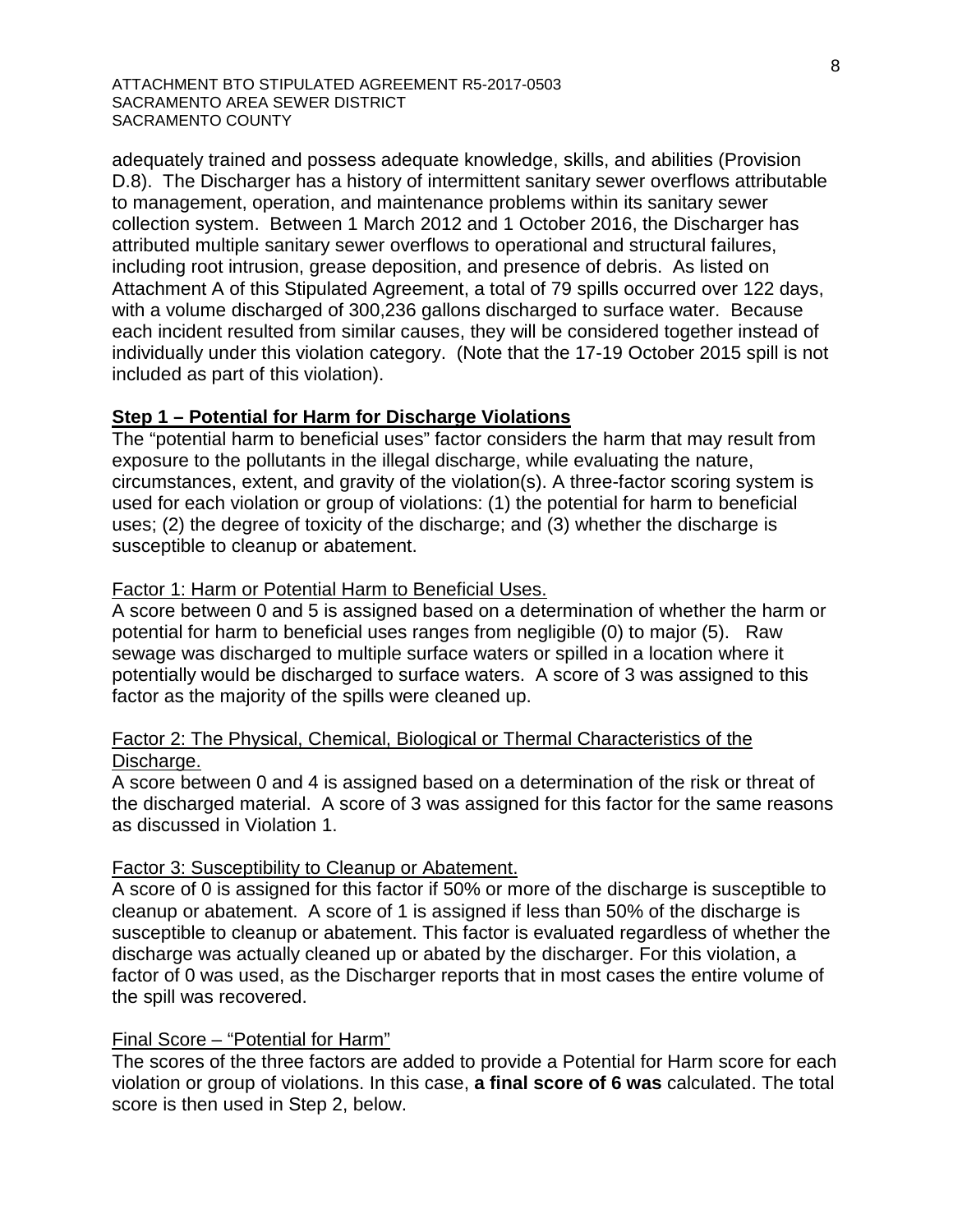### **Step 2 – Assessment for Discharge Violations**

This step addresses administrative civil liabilities for the spills based on both a pergallon and a per-day basis.

#### 1. Per Gallon Assessment for Discharge Violation

When there is a discharge, the Central Valley Water Board is to determine an initial liability amount on a per gallon basis using the Potential for Harm score and the Extent of Deviation from Requirement of the violation.

The Potential for Harm Score was determined in Step 1, and is 6. In this case, the Central Valley Water Board finds the Extent of Deviation from Requirement is "minor" because the Discharger's general intent is to follow the WDRs. Table 1 of the Enforcement Policy (p. 14) is used to determine a "per gallon factor" based on the total score from Step 1 and the level of Deviation from Requirement. For this particular case, the factor is 0.08.

California Water Code section 13350(a) states that a person in violation of a waste discharge requirement is civilly liable. CWC section 13350(e)(1)(B) states that the civil liability calculated on for a per gallon basis shall not exceed \$10 for each gallon of waste discharged. Therefore, a civil liability of \$10/gallon has been applied in this case. CWC section 13385(c)(2) states that the civil liability amount is to be based on the number of gallons discharged but not cleaned up, over 1,000 gallons for each spill event. As shown on Attachment A, a total of 12,088 gallons were discharged in excess of 1,000 gallons and not cleaned up.

The Per Gallon Assessment is calculated as on a per-gallon basis is as follows: 0.08 factor from Table 1 x 12,088 gallons x \$10 per gallon =  $$9,670$ 

### 2. Per Day Assessment for Discharge Volume

When there is a discharge, the Board is to determine an initial liability amount on a per day basis using the same Potential for Harm and the Extent of Deviation from Requirement that were used in the per-gallon analysis. The "per day" factor (determined from Table 2 of the Enforcement Policy) is 0.08. Spill events occurring between 1 March 2012 and 20 November 2015 took place over 122 days.

> The Per Day Assessment is as follows: 0.08 factor from Table 2 x 122 days x \$10,000 per day = \$97,600

**Initial Liability Amount:** The value is determined by adding together the per gallon assessment and the per day assessment. For this case, the total is \$9,670 + \$97,600 for a total initial liability amount of \$107,270.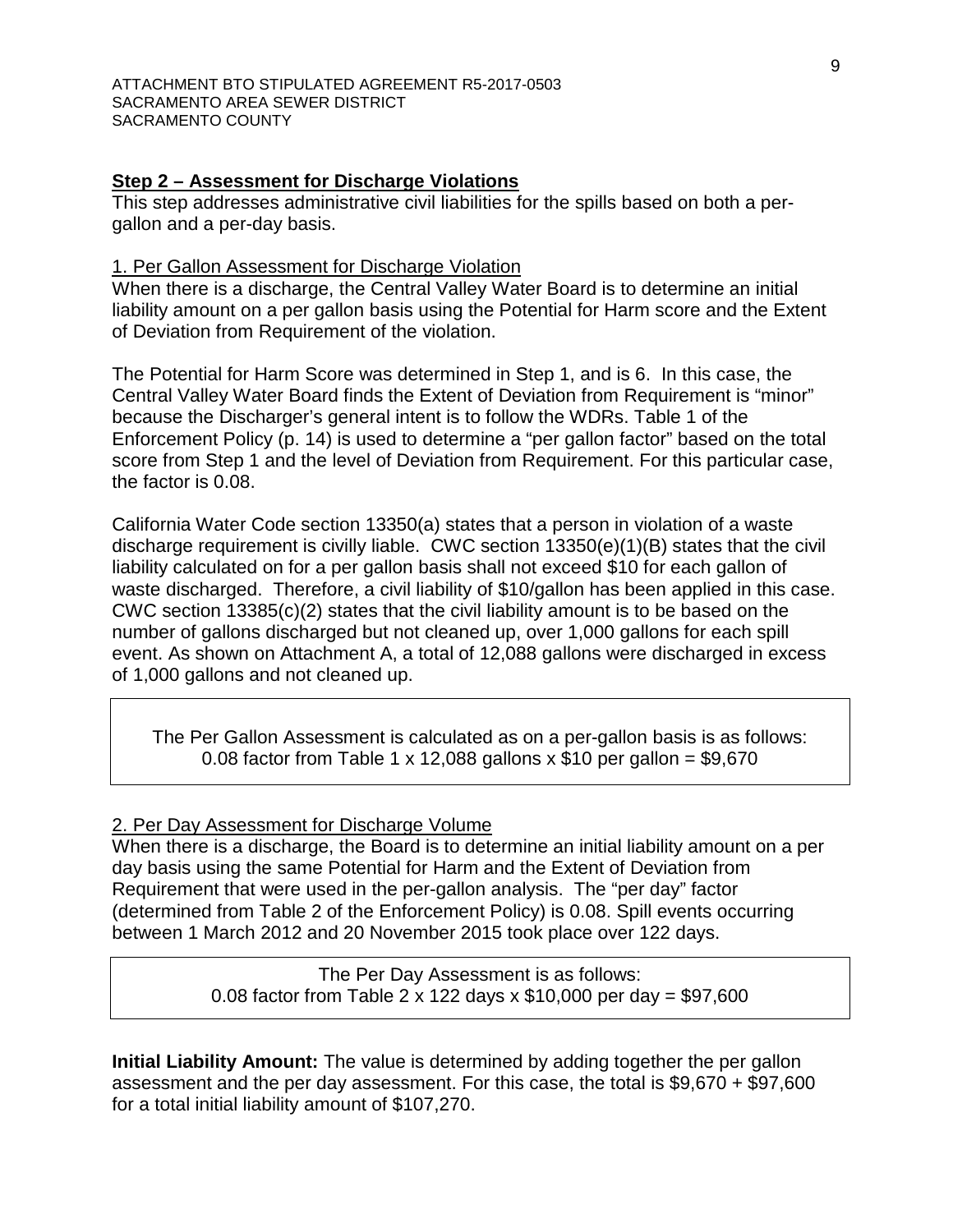### **Step 3 – Per Day Assessment for Non-Discharge Violation**

The Enforcement Policy states that the Board shall calculate an initial liability for each non-discharge violation. In this case, this factor does not apply because all of the violations are related to the discharge of raw sewage water, and the liability was determined in Step 2.

### **Step 4 – Adjustment Factors**

There are three additional factors to be considered for modification of the amount of initial liability: the violator's culpability, efforts to clean-up or cooperate with regulatory authority, and the violator's compliance history. After each of these factors is considered for the violations involved, the applicable factor should be multiplied by the proposed amount for each violation to determine the revised amount for that violation.

### **Culpability**

Higher liabilities should result from intentional or negligent violations as opposed to accidental violations. A multiplier between 0.5 and 1.5 is to be used, with a higher multiplier for negligent behavior. The raw sewage spills were mainly attributed by the Discharger to operational and structural failures. Although the Discharger has a Capital Improvement Program and procedures to maintain the pipeline, the spills still occurred. However, the Discharger states that it was able to recover the majority of the spills. Therefore, it is appropriate to assign a multiplier of 1.1 to the Culpabilty factor.

### Cleanup and Cooperation

This factor reflects the extent to which a discharger voluntarily cooperated in returning to compliance and correcting environmental damage. The Discharger has a robust spill notification and response program. Therefore, the Discharger was assigned a neutral multiplier value of 0.9.

### History of Violations

When there is a history of repeat violations, the Enforcement Policy requires a minimum multiplier of 1.1 to be used. On 2 July 2008, the Executive Officer of the Central Valley Water Board issued ACLC R5-2008-0545 for sanitary sewer overflows that occurred between 2 November 2006 and 14 April 2008. The ACLC was in the amount of \$201,000. The spill history in the ACLC included a raw sewage spill that occurred on 13 February 2008 of over 700,000 gallons to Arcade Creek after a pipeline that bridged the creek collapsed. In addition, Central Valley Water Board staff issued 12 NOVs for sanitary sewer overflow reports submitted by the Discharger between 11 January 2011 and 10 November 2014. Each NOV directs the Discharger to take all necessary actions to remediate future sanitary sewer overflows and implement the WDRs. The Discharger was assigned a multiplier of 1.1.

### **Step 5 - Determination of Total Base Liability Amount**

The Total Base Liability is determined by applying the adjustment factors from Step 4 to the Initial Liability Amount determined in Step 2.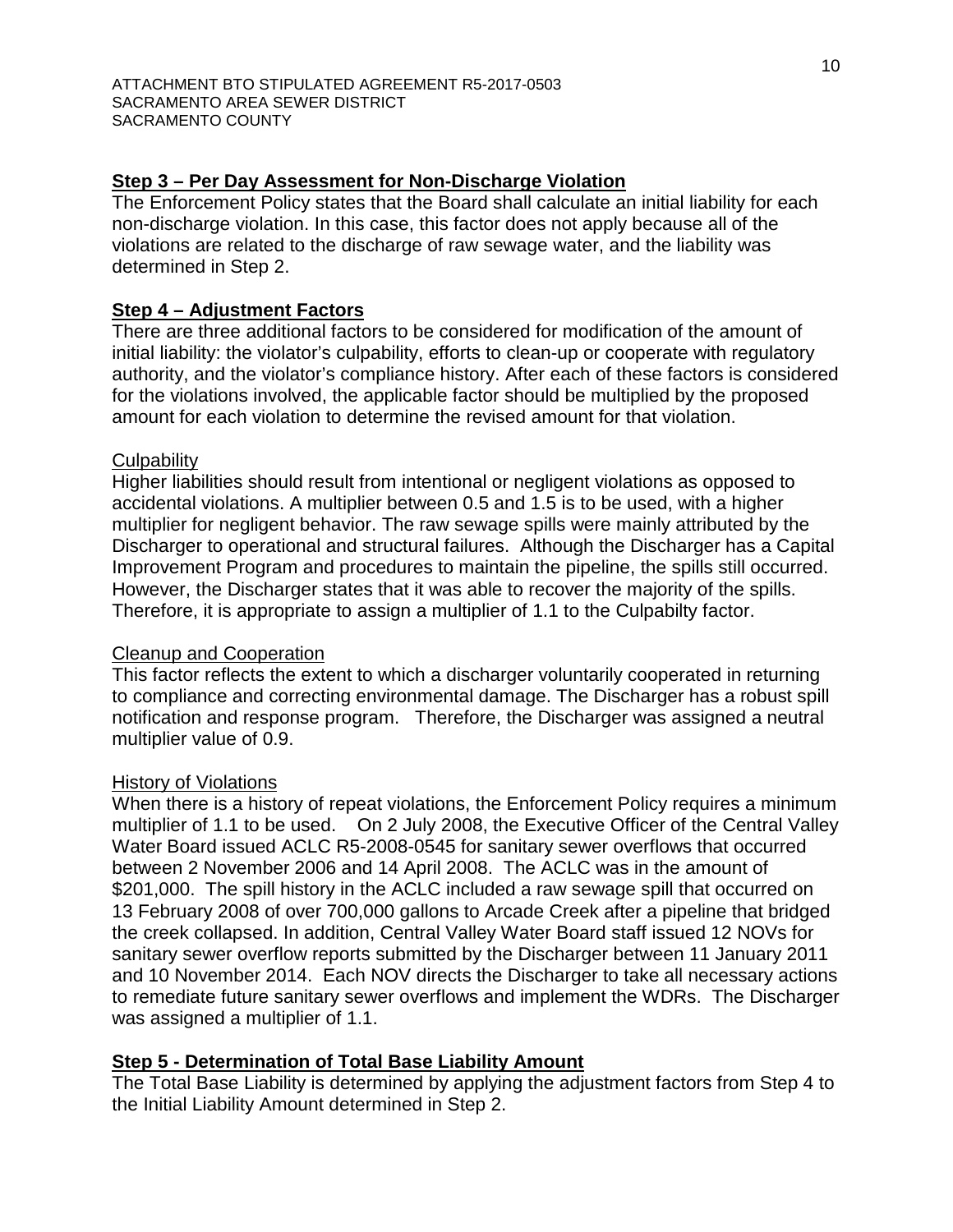**Total Base Liability Amount:** This value is determined by applying the adjustment factors from Step 4 to the Initial Liability Amount determined in Step 3.

# **Total Base Liability Amount, Violation 2**

 $$107,270 \times 1.1 \times 0.9 \times 1.1 = $116,817$ Total Base Liability Amount, Violation 2 = \$116,817

# **COMBINED TOTAL BASE LIABILITY AND FACTORS APPLIED TO BOTH VIOLATIONS**

The total base liability is the sum of the calculated liabilities for Violations 1 and 2 is \$223,539.

# **Step 6 - Ability to Pay and Ability to Continue in Business**

The ability to pay and to continue in business factor must be considered when assessing administrative civil liabilities. The Enforcement Policy states that if the Water Board has sufficient financial information to assess the Discharger's ability to pay the Total Base Liability or to assess the effect of the Total Base Liability on the Discharger's ability to continue in business, then the Total Base Liability amount may be adjusted downward.

In this matter, the Discharger is an ongoing entity with the ability to raise revenue to satisfy the liability proposed through the imposition of fees and taxes. In addition, a review of the Sacramento Area Sewer District's 2015-2016 Final Budget [\(http://www.sacsewer.com/sites/main/files/file-attachments/2015-16\\_budget\\_book.pdf\)](http://www.sacsewer.com/sites/main/files/file-attachments/2015-16_budget_book.pdf) shows that the District has a balanced budget which includes \$1 million for contingencies and \$4 million in reserve. Review of the publicly available financial information shows the Discharger has incoming revenue and there is no information presented to date that would evidence the inability to pay.

# **Step 7 – Other Factors as Justice May Require**

If the Central Valley Water Board believes that the amount determined using the above factors is inappropriate, the amount may be adjusted under the provision for "other factors as justice may require" but only if express findings are made to justify this. Board staff has spent over 100 hours on this case, but the Prosecution Team chooses not to include these costs in the liability.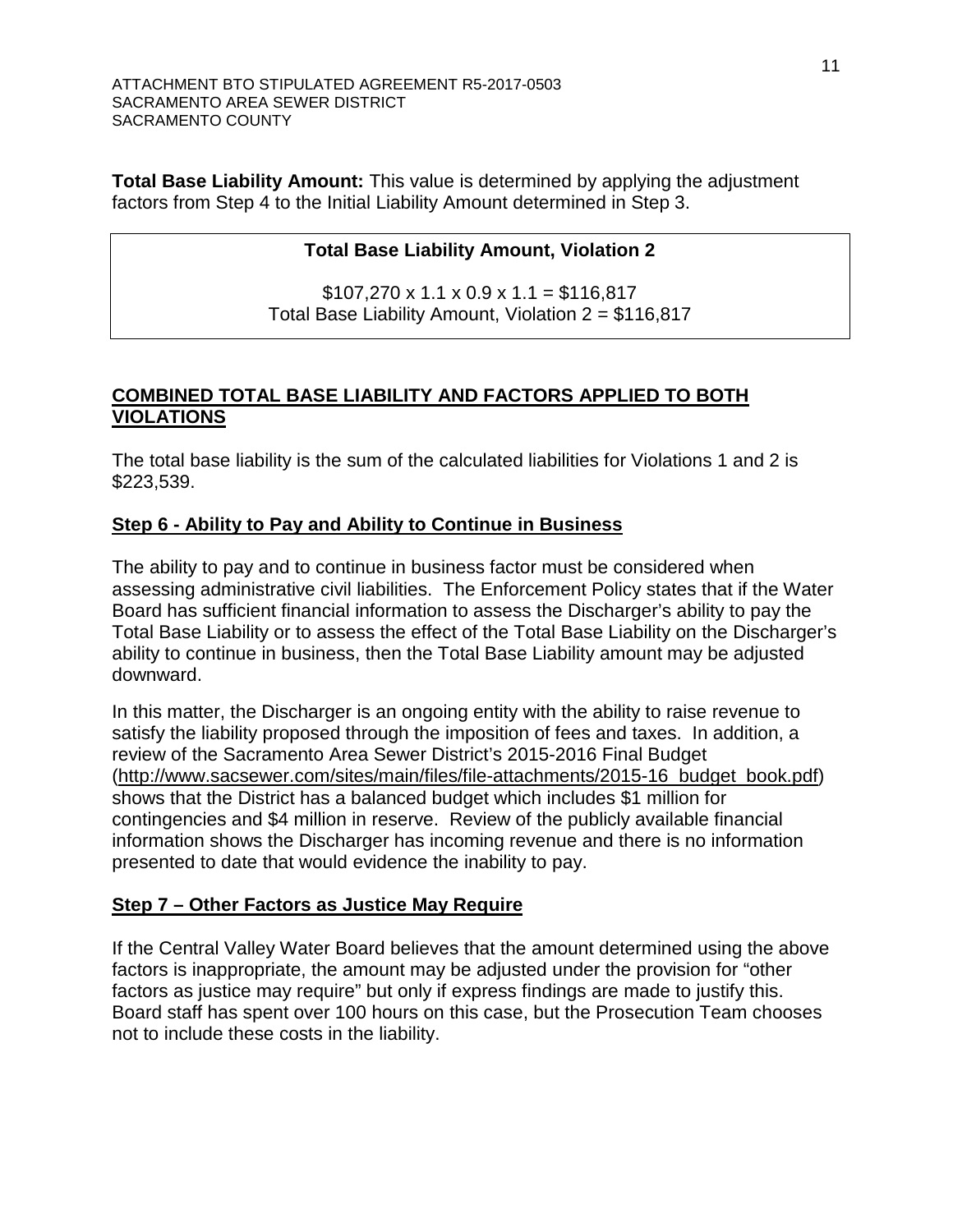### **Step 8 – Economic Benefit**

Pursuant to CWC section 13385(e), civil liability, at a minimum, must be assessed at a level that recovers the economic benefits, if any, derived from the acts that constitute the violation.

In general, the raw sewage discharges were due to blockage from root intrusion, grease deposition, or presence of debris, but also pump station, valve and/or pipeline failures, power outages, and operator error. The large spill on October 17-19, 2015 was due to negligent failure to inspect a temporary structure for over 50 hours after a rain event. The Discharger's cost savings from the failure to inspect is minimal. Other discharges could have been prevented by exercising more effective operation and maintenance activities, or increased inspections. The cost savings for these spill events is likely minimal, given that as a result of this liability, the Discharger is expected to take actions to prevent these overflows in the future. Therefore, the proposed liabiity exceeds any economic benefit accrued by the Discharger.

### **Final adjusted liability**

The final adjusted liability is \$223,539.

### **Step 9 – Maximum and Minimum Liability Amounts**

The maximum and minimum amounts for discharge violation must be determined for comparison to the amounts being proposed.

Water Code maximum liability amount for Violation 1 is \$1,901,250 and the maximum liability amount for Violation 2 is \$1,340,880. Therefore, the maximum liability for both violations is \$3,242,130.

Water Code and Enforcement Policy minimum liability amount: minimal, and less than the proposed penalty

### **Step 10 – Final liability Amount**

The final liability amount consists of the added amounts for each violation, with any allowed adjustments, provided amounts are within the statutory minimum and maximum amounts. Using the Penalty Calculation Methodology, as described above, the penalty proposed penalty is \$223,539.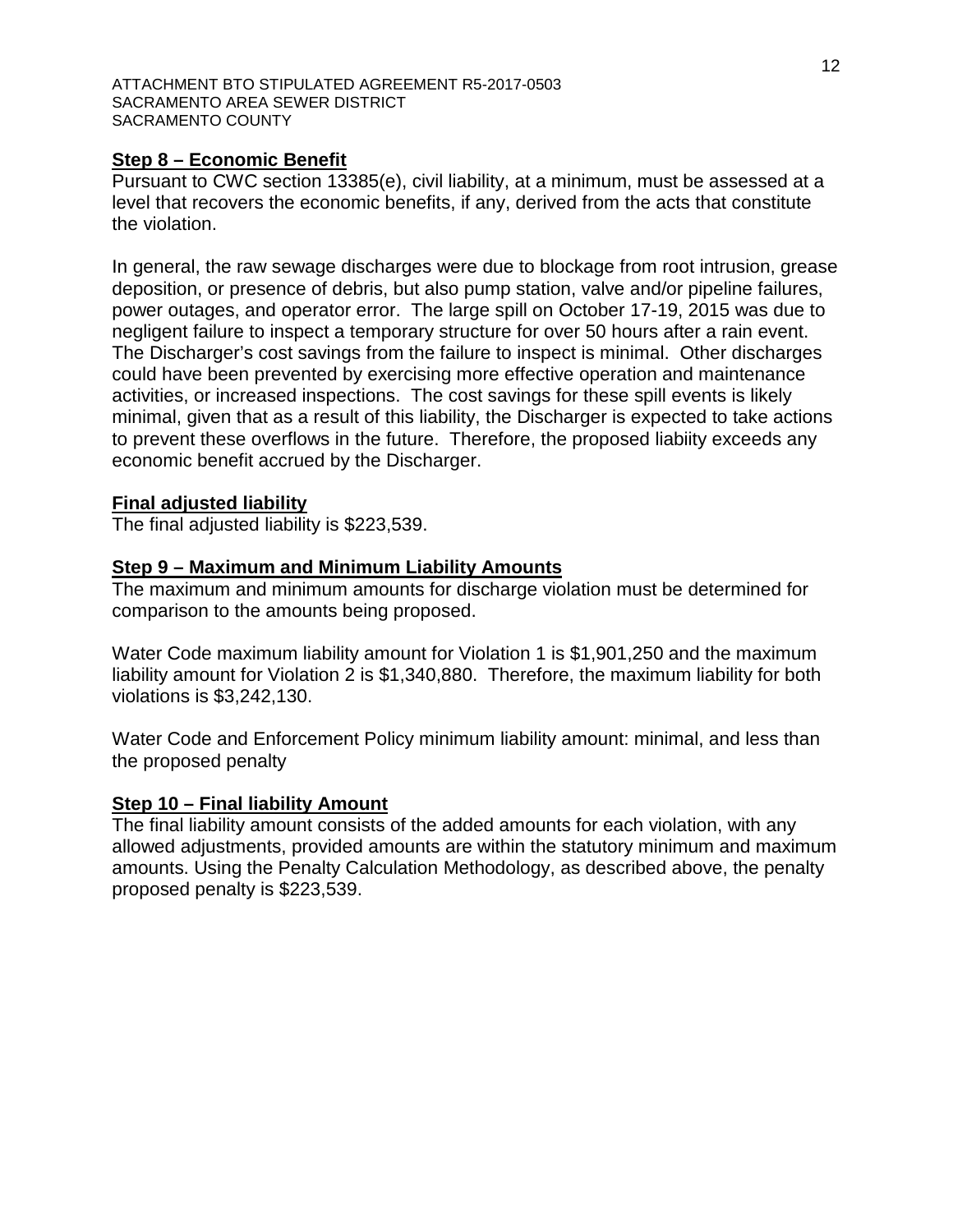# **ATTACHMENT C TO STIPULATED ORDER R5-2017-0503 SACRAMENTO AREA SEWER DISTRICT DESCRIPTION OF SUPPLEMENTAL ENVIRONMENTAL PROJECT (SEP)**

**Project Title:** Fruitridge Road and Stockton Boulevard PCE Plume, Public Water Connection and Well Abandonment

**Geographic Area of Interest:** Within the general vicinity of the intersection of Fruitridge Road and Stockton Boulevard, Sacramento, California

#### **Name and Contact Information for Responsible Entity:**

Steve Nebozuk, P.E. Senior Civil Engineer, Policy and Planning Sacramento Area Sewer District (SASD) 10060 Goethe Road Sacramento, CA 95827 Tel: 916.876.6118 E-mail: [nebozuks@sacsewer.com](mailto:nebozuks@sacsewer.com)

**Estimated Project Cost:** A maximum of \$111,769.50 will be allocated to this SEP. The primary activity under the SEP consists of connecting residences still reliant on contaminated private domestic drinking water wells in the subject area to an appropriate public water system. The total direct cost for connecting each private residence to public water is estimated at \$10,000. If connecting residences to a public water system does not exhaust the total SEP amount, remaining SEP funds will be allocated to destroying contaminated private domestic wells of landowners who have been connected to the public water system under the SEP and who also agree to the destruction of the well. The estimated cost to properly abandon a contaminated private domestic well is \$20,000. Other costs, including investigations to identify residences requiring a public water connection, are not included in the cost of the SEP.

**Project Description:** The proposed SEP consists of connecting private residences that are within the general vicinity of the intersection of Fruitridge Road and Stockton Boulevard, and that are currently dependent on contaminated private domestic wells for drinking water and in-home use, to a public water supply. A well will be considered "contaminated" if the PCE concentration is greater than 5 parts per billion (ppb). While most residences in the area have previously been connected to public water, an unknown number are still reliant on private domestic wells for their water supply. If connecting the residences to public water does not exhaust SEP funding, remaining funds within the SEP maximum will be used to abandon contaminated domestic wells whose owner has been converted to a public system. The priority for abandonment will be based on measured PCE concentration; location and depth of the well; and the extent to which sources of PCE in the area have impacted multiple private domestic wells. However, abandonment will occur only if the landowner agrees to the abandonment.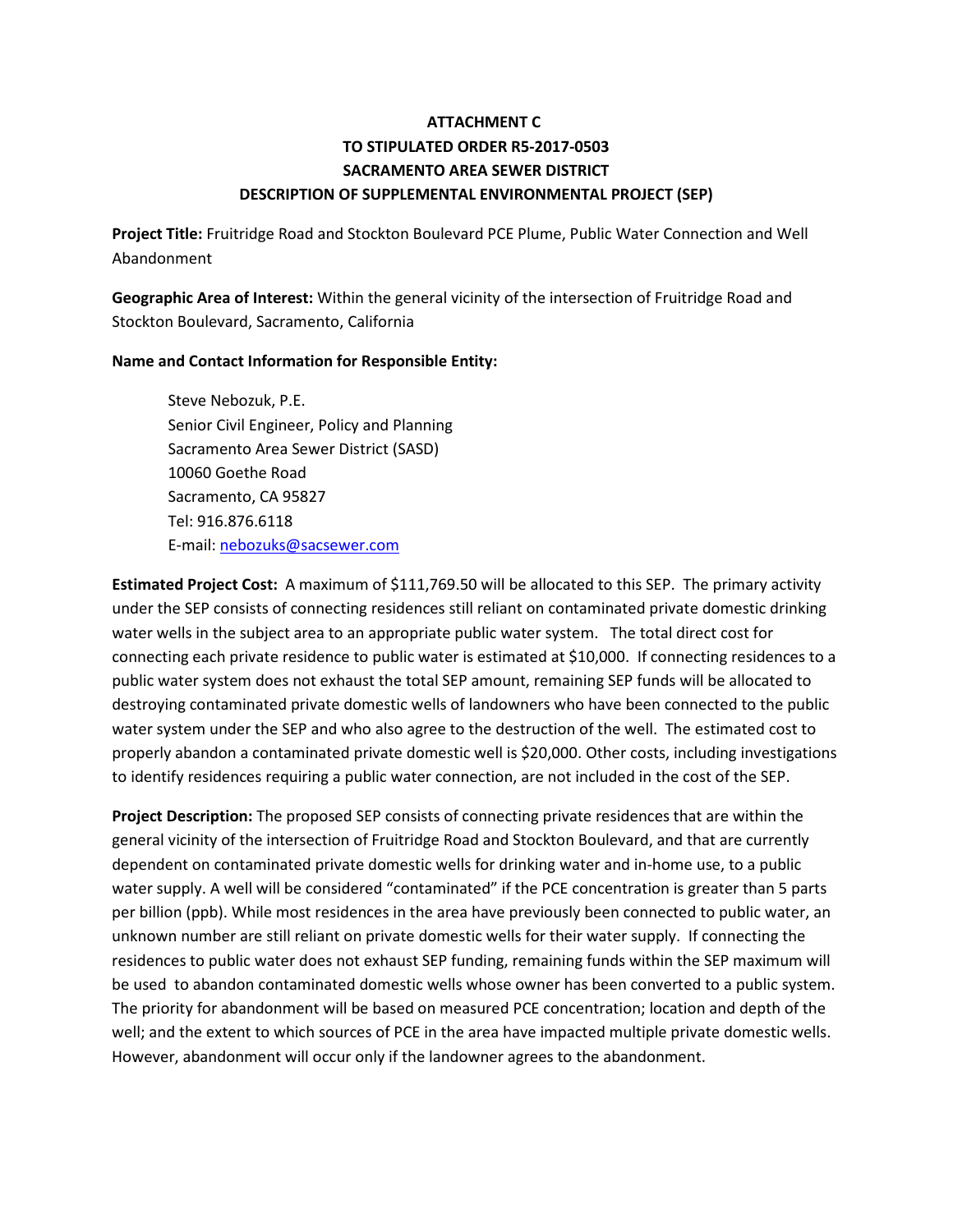Procedurally, once all residences still relying on private domestic drinking water wells have been connected to a public water system (or all residences who agree to be connected), if the SEP funding has not been exhausted for such connections, Central Valley Water Board staff will identify which of those private wells pose the greatest threat to spread or aggravate the PCE groundwater contamination within the Project area. Depending on the amount of funds remaining in the SEP following completion of the water replacement portion of the project, the highest-threat wells will be properly destroyed. The well owner must have agreed to be connected to the public water supply and must agree to have their well abandoned.

**Water Body, Beneficial Use, or Pollutant Addressed by the Project:** Connection of residences still dependent on private domestic wells within the PCE plume will have the immediate effect of eliminating a direct exposure route of the PCE currently present in shallow groundwater. In addition, reduction or elimination of pumping within the plume will help reduce downward migration of contaminated groundwater from shallower zones to the deeper zones in which the domestic wells are screened. This will help to protect the beneficial use of deeper groundwater zones in nearby areas which are currently sources of drinking water for public water systems.

Destruction of private domestic wells within the PCE plume will prevent abandoned wells from becoming vertical conduits for contamination, and will help to reduce migration of the PCE plume.

### **Project Tasks, Budget, and Deliverables:**

1. Identification of Wells to Be Connected. Investigations are currently ongoing to identify locations requiring a connection to a public water supply. At least one location is known, and up to 10 locations are anticipated. As part of this investigation, a catalogue of abandoned wells in the area will also be developed. The work identified in this task is being jointly coordinated by SASD, the Water Board, and the Sacramento County Environmental Management Department.

*Estimated Cost:* The cost of this task is not part of this SEP.

*First Deliverable:* A list of locations requiring connections to public water, determined as of 15 March. This deliverable also functions as the First Quarter 2017 Progress Report*. Due Date:* **1 April 2017**

*Second Deliverable:* A list of locations requiring connections to public water, determined as of 15 June. This deliverable also functions as the Second Quarter 2017 Progress Report*. Due Date:* **1 July 2017**

2. Water Connection Project. The list developed in Task 1 will be provided to the City of Sacramento or other local water purveyor. The water purveyor and/or SASD will ensure that the resident is agreeable to being connected to the public water supply. SASD will ensure that the City or water purveyor performs the work required to connect residences to public water.